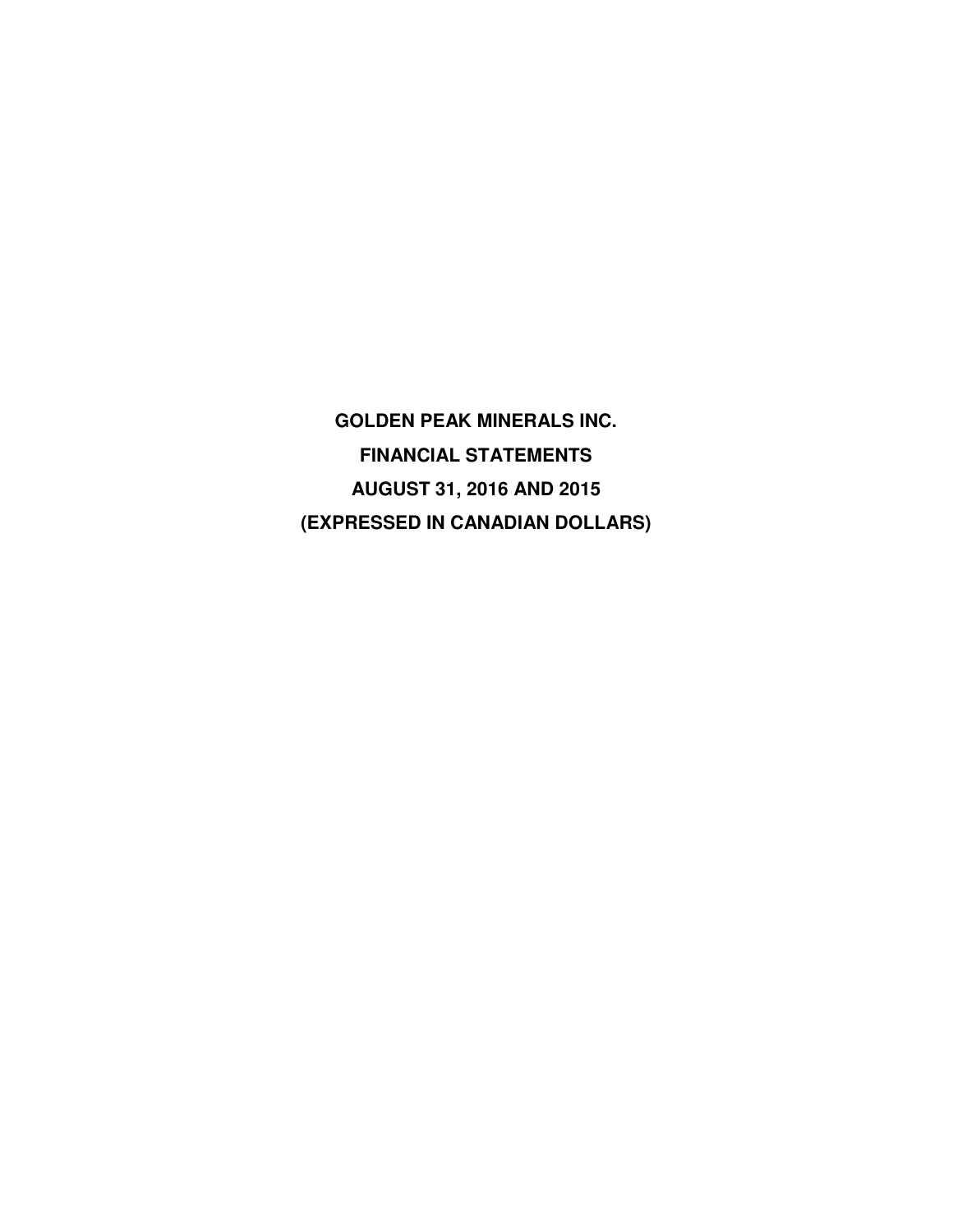

11th floor, 1050 West Pender Street, Vancouver, BC, Canada V6E 3S7

Tel: 604, 714, 3600 Fax: 604, 714, 3669 Web: manningelliott.com

#### **INDEPENDENT AUDITORS' REPORT**

To the Shareholders of Golden Peak Minerals Inc.

We have audited the accompanying financial statements of Golden Peak Minerals Inc. which comprise the statements of financial position as at August 31, 2016 and 2015, and the statements of comprehensive loss, changes in equity and cash flows for the years then ended, and the related notes comprising a summary of significant accounting policies and other explanatory information.

#### **Management's Responsibility for the Financial Statements**

Management is responsible for the preparation and fair presentation of these financial statements in accordance with International Financial Reporting Standards as issued by the International Accounting Standards Board, and for such internal control as management determines is necessary to enable the preparation of financial statements that are free from material misstatement, whether due to fraud or error.

#### **Auditors' Responsibility**

Our responsibility is to express an opinion on these financial statements based on our audits. We conducted our audits in accordance with Canadian generally accepted auditing standards. Those standards require that we comply with ethical requirements and plan and perform the audits to obtain reasonable assurance about whether the financial statements are free from material misstatement.

An audit involves performing procedures to obtain audit evidence about the amounts and disclosures in the financial statements. The procedures selected depend on our judgment, including the assessment of the risks of material misstatement of the financial statements, whether due to fraud or error. In making those risk assessments, we consider internal control relevant to the entity's preparation and fair presentation of the financial statements in order to design audit procedures that are appropriate in the circumstances, but not for the purpose of expressing an opinion on the effectiveness of the entity's internal control. An audit also includes evaluating the appropriateness of accounting policies used and the reasonableness of accounting estimates made by management, as well as evaluating the overall presentation of the financial statements.

We believe that the audit evidence we have obtained in our audits is sufficient and appropriate to provide a basis for our audit opinion.

#### **Opinion**

In our opinion, the financial statements present fairly, in all material respects, the financial position of Golden Peak Minerals Inc. as at August 31, 2016 and 2015, and its financial performance and cash flows for the years then ended in accordance with International Financial Reporting Standards as issued by the International Accounting Standards Board.

#### **Emphasis of Matter**

Without qualifying our opinion, we draw attention to Note 2 in the financial statements which indicates the existence of a material uncertainty that may cast significant doubt on the ability of Golden Peak Minerals Inc. to continue as a going concern.

Manning Elliott LLP

CHARTERED PROFESSIONAL ACCOUNTANTS Vancouver, British Columbia December 21, 2016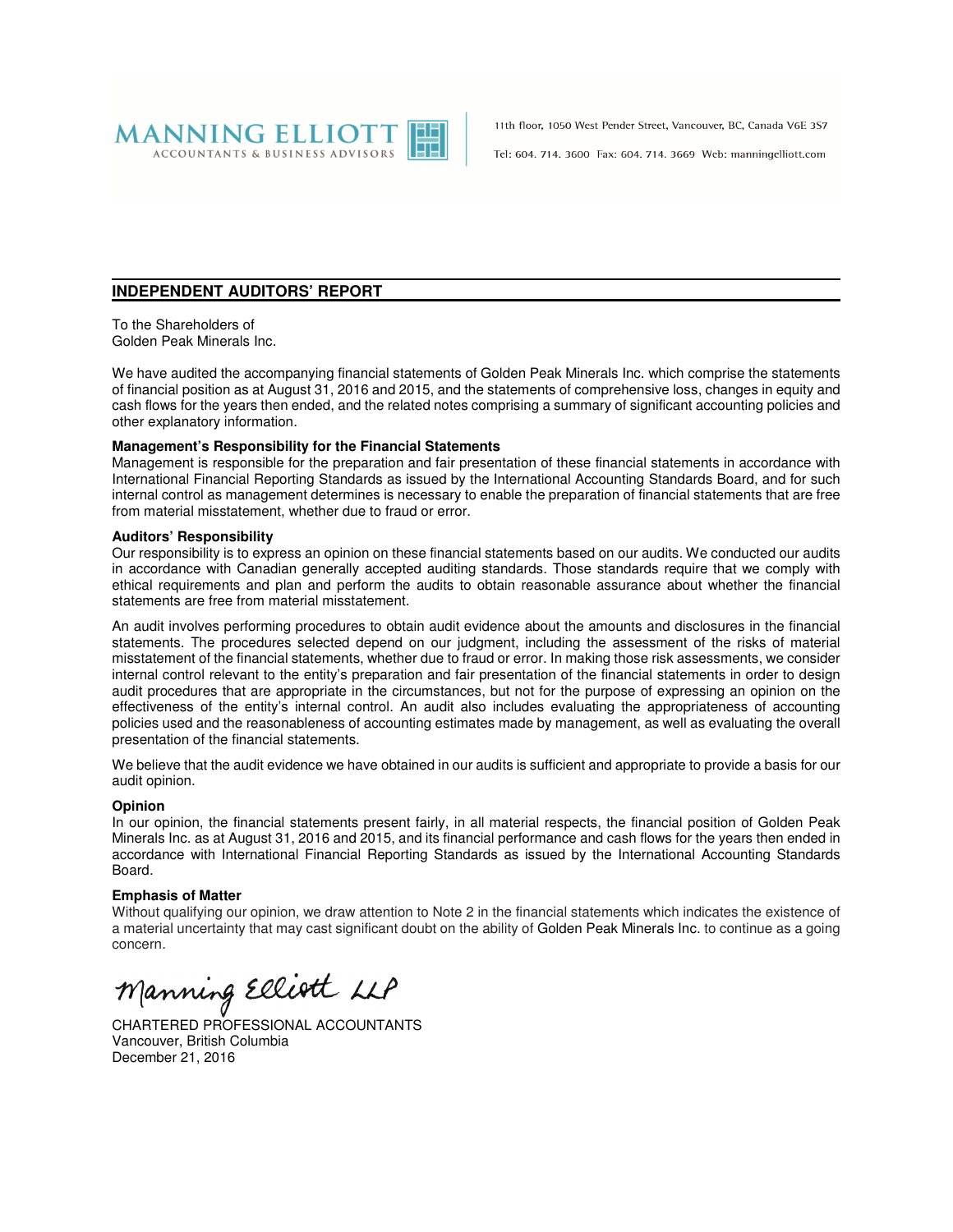|                                                   | 2016          | 2015          |
|---------------------------------------------------|---------------|---------------|
| <b>ASSETS</b>                                     |               |               |
| Current                                           |               |               |
| Cash                                              | \$<br>170     | \$<br>190     |
| <b>GST</b> receivable                             | 6,859         | 585           |
|                                                   | 7,029         | 775           |
| Exploration and evaluation assets (Note 6)        | 393,959       | 434,398       |
|                                                   | \$<br>400,988 | \$<br>435,173 |
| <b>LIABILITIES &amp; SHAREHOLDERS' EQUITY</b>     |               |               |
| <b>Liabilities</b>                                |               |               |
| Current                                           |               |               |
| Accounts payable and accrued liabilities (Note 7) | \$<br>279,002 | \$<br>103,501 |
| Directors loans (Note 7)                          |               | 12,900        |
|                                                   | 279,002       | 116,401       |
| <b>Shareholders' Equity</b>                       |               |               |
| Share capital (Note 8)                            | 1,487,628     | 1,116,381     |
| Contributed surplus                               | 219,332       | 212,129       |
| Deficit                                           | (1,584,974)   | (1,009,738)   |
|                                                   | 121,986       | 318,772       |
|                                                   | \$<br>400,988 | \$<br>435,173 |

Going Concern (Note 2) Commitments (Notes 6 and 11) Subsequent Events (Note 13)

Authorized for issuance on behalf of the Board on December 21, 2016:

"R. Todd Hanas" Director

"Dominic Verdejo" Director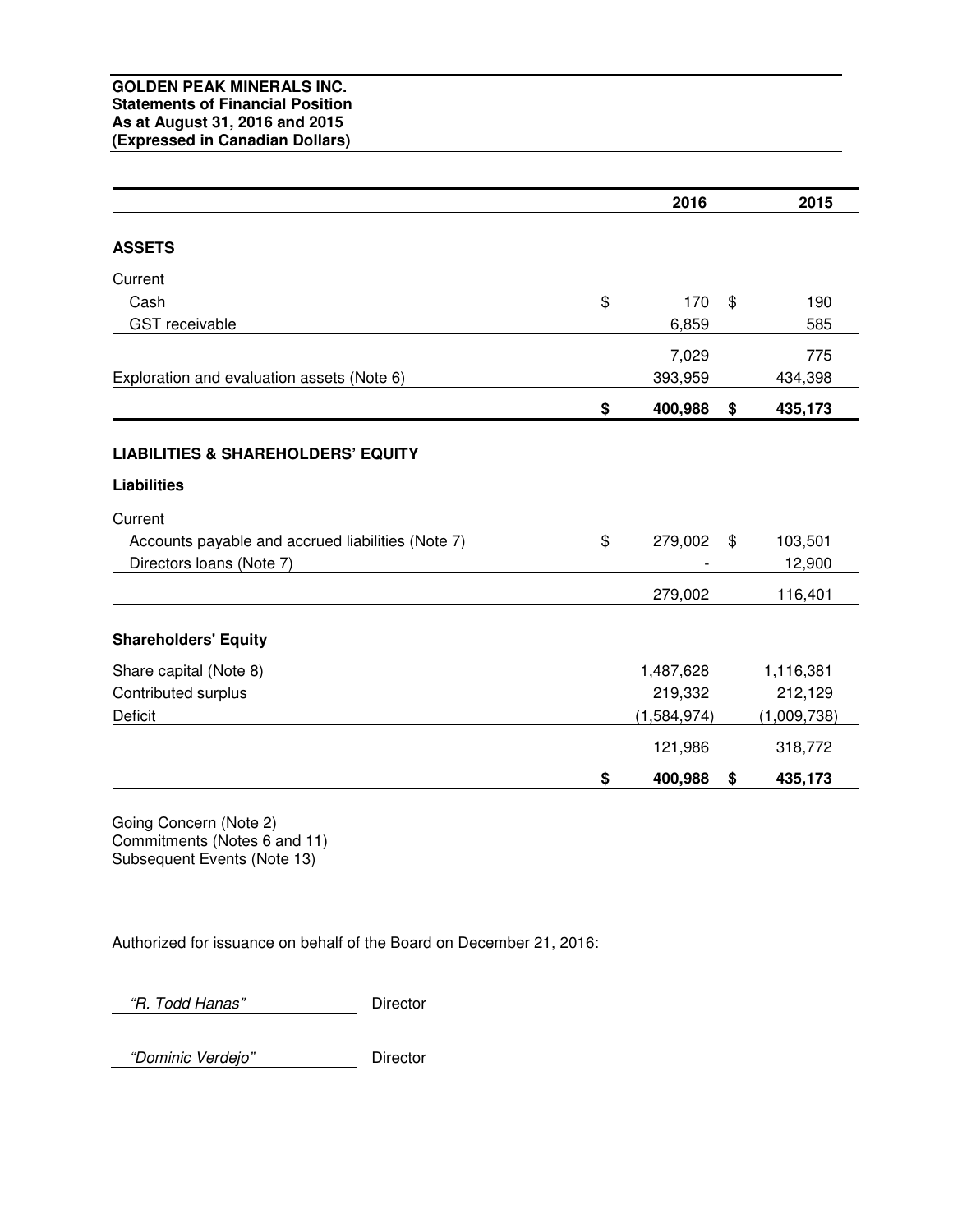# **GOLDEN PEAK MINERALS INC. Statements of Comprehensive Loss For the Years Ended August 31, 2016 and 2015 (Expressed in Canadian Dollars)**

|                                                          | 2016            | 2015          |
|----------------------------------------------------------|-----------------|---------------|
| <b>Expenses</b>                                          |                 |               |
| Pre-exploration costs                                    | \$<br>87,980 \$ |               |
| Management fees (Note 7)                                 | 63,750          | 60,000        |
| Professional fees (Note 7)                               | 53,657          | 48,825        |
| Office and general                                       | 22,290          | 11,882        |
| Consulting fees                                          | 22,285          | 16,500        |
| Rent (Note 7)                                            | 20,792          | 29,045        |
| Transfer agent and filing fees                           | 18,815          | 18,452        |
| Shareholder communications and investor relations        | 6,269           | 14,920        |
| Loss before other item                                   | 295,838         | 199,624       |
| <b>Other Item</b>                                        |                 |               |
| Impairment of exploration and evaluation assets (Note 6) | 279,398         |               |
| Net loss and comprehensive loss for year                 | \$<br>575,236   | \$<br>199,624 |
| Loss per share - basic and diluted                       | \$<br>(0.37)    | \$<br>(0.18)  |
| Weighted average number of common shares outstanding     | 1,577,264       | 1,090,223     |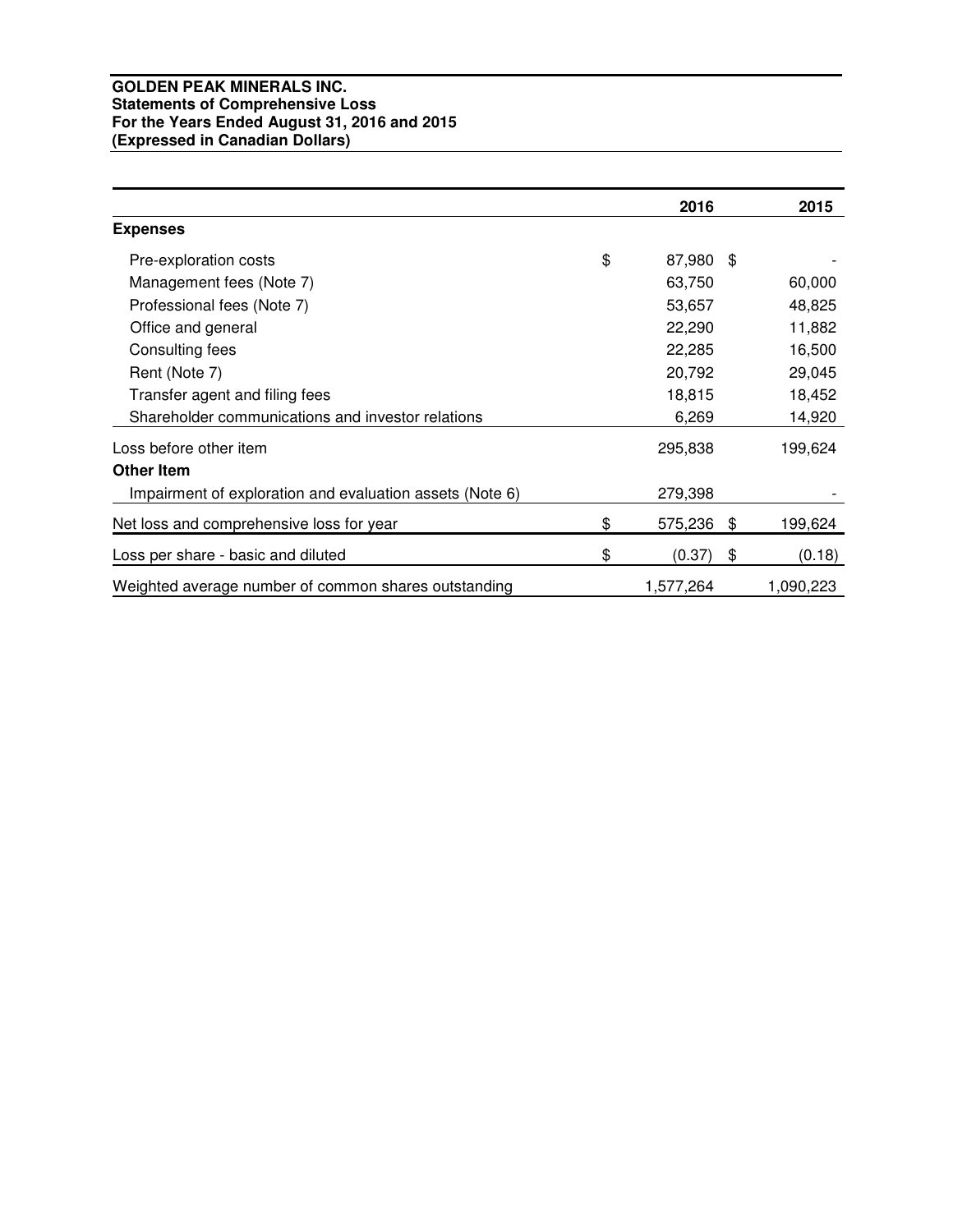# **GOLDEN PEAK MINERALS INC. Statement of Changes in Equity For the Years Ended August 31, 2016 and 2015 (Expressed in Canadian Dollars)**

|                                                               | <b>Share Capital</b>              |    |                                |    |                                      |    |                                      |                              |            |
|---------------------------------------------------------------|-----------------------------------|----|--------------------------------|----|--------------------------------------|----|--------------------------------------|------------------------------|------------|
|                                                               | <b>Number of</b><br><b>Shares</b> |    | <b>Share</b><br><b>Capital</b> |    | <b>Share</b><br><b>Subscriptions</b> |    | <b>Contributed</b><br><b>Surplus</b> | <b>Deficit</b>               | Total      |
| Balance, August 31, 2014                                      | 895,000                           | S  | 741,967                        | \$ | 100,000                              | S. | 212,129                              | \$<br>$(810, 114)$ \$        | 243,982    |
| Shares issued for exploration and<br>evaluation asset         | 240,000                           |    | 144,000                        |    |                                      |    |                                      | $\overline{\phantom{0}}$     | 144,000    |
| Shares issued for cash                                        | 166,860                           |    | 250,292                        |    | (100,000)                            |    |                                      | $\qquad \qquad \blacksquare$ | 150,292    |
| Share issuance costs                                          |                                   |    | (19, 878)                      |    |                                      |    |                                      |                              | (19, 878)  |
| Net and comprehensive loss for year                           |                                   |    |                                |    |                                      |    |                                      | (199,624)                    | (199, 624) |
| Balance, August 31, 2015<br>Shares issued for exploration and | 1,301,860                         |    | 1,116,381                      |    |                                      |    | 212,129                              | (1,009,738)                  | 318,772    |
| evaluation asset                                              | 307,500                           |    | 212,750                        |    |                                      |    |                                      | $\qquad \qquad \blacksquare$ | 212,750    |
| Shares issued for cash                                        | 307,141                           |    | 185,000                        |    |                                      |    |                                      | $\overline{\phantom{0}}$     | 185,000    |
| Share issuance costs                                          |                                   |    | (19,300)                       |    |                                      |    |                                      | $\overline{\phantom{a}}$     | (19, 300)  |
| Finders' warrants                                             |                                   |    | (7,203)                        |    |                                      |    | 7,203                                |                              |            |
| Net and comprehensive loss for year                           |                                   |    |                                |    |                                      |    |                                      | (575, 236)                   | (575, 236) |
| Balance, August 31, 2016                                      | 1,916,501                         | S. | 1,487,628                      | S  |                                      | S  | 219,332                              | \$ (1,584,974) \$            | 121,986    |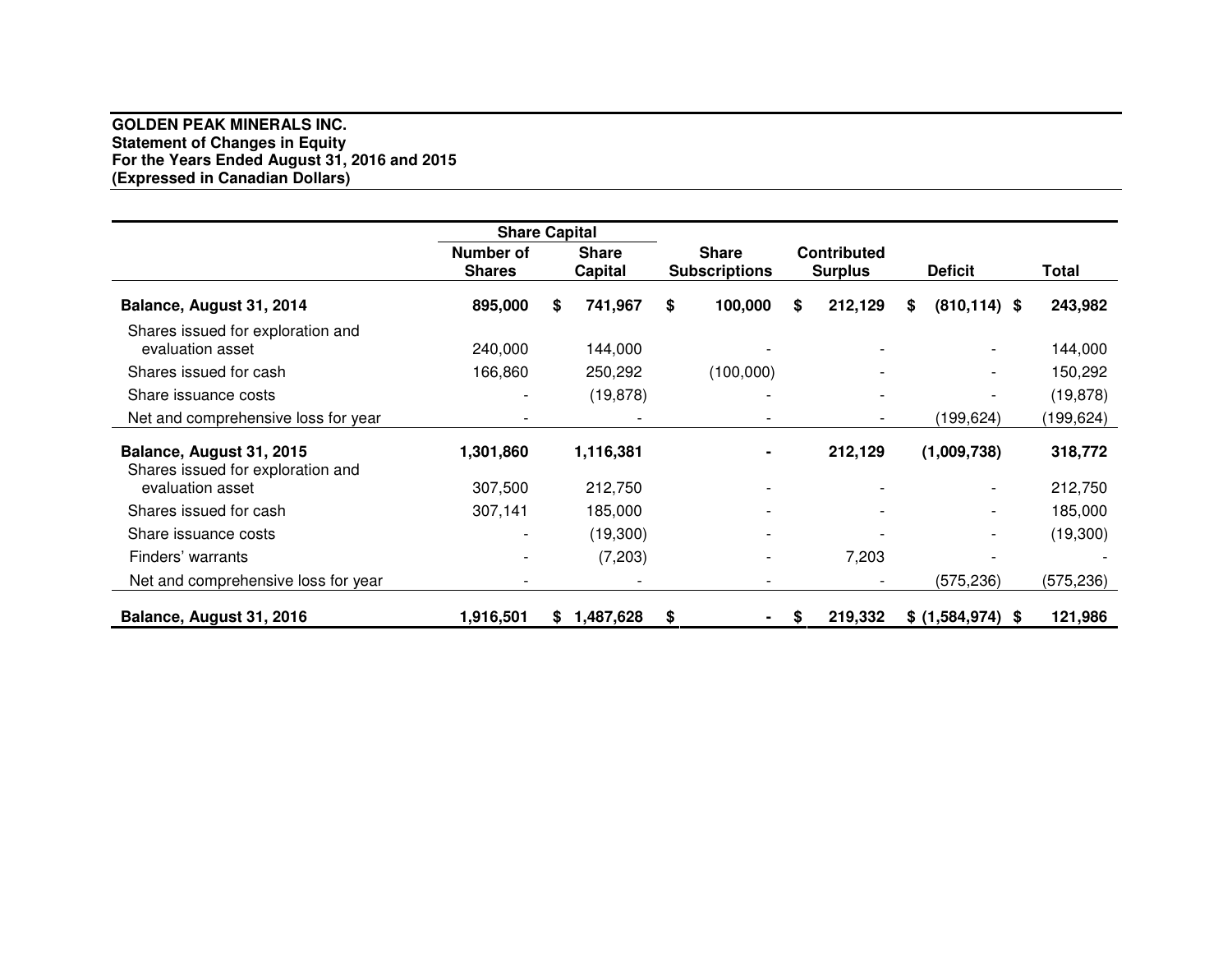# **GOLDEN PEAK MINERALS INC. Statements of Cash Flows For the Years Ended August 31, 2016 and 2015 (Expressed in Canadian Dollars)**

|                                                                    | 2016                  | 2015          |
|--------------------------------------------------------------------|-----------------------|---------------|
| <b>Operating Activities</b>                                        |                       |               |
| Net loss for the year                                              | \$<br>$(575, 236)$ \$ | (199, 624)    |
| Item not involving cash:                                           |                       |               |
| Impairment of exploration and evaluation assets                    | 279,398               |               |
| Changes in non-cash working capital balances:                      |                       |               |
| <b>GST</b> receivable                                              | (6, 274)              | 1,649         |
| Accounts payable and accrued liabilities                           | 150,501               | (40, 997)     |
| <b>Cash Used in Operating Activities</b>                           | (151, 611)            | (238, 972)    |
| <b>Investing Activities</b>                                        |                       |               |
| Mineral exploration tax credit                                     |                       | 27,349        |
| Exploration and evaluation asset expenditures, net                 | (1,209)               | (11,000)      |
| Cash Provided by (Used in) Investing Activities                    | (1, 209)              | 16,349        |
| <b>Financing Activities</b>                                        |                       |               |
| Shares issued for cash                                             | 185,000               | 150,292       |
| Share issuance costs                                               | (19,300)              | (19, 878)     |
| Loans from directors                                               |                       | 12,900        |
| Loan repayments to directors                                       | (12,900)              | (14,000)      |
| <b>Cash Provided by Financing Activities</b>                       | 152,800               | 129,314       |
| <b>Change in Cash</b>                                              | (20)                  | (93, 309)     |
| Cash, Beginning of Year                                            | 190                   | 93,499        |
| Cash, End of Year                                                  | \$<br>170             | \$<br>190     |
|                                                                    |                       |               |
| <b>Non-Cash Transactions and Supplemental Disclosures</b>          |                       |               |
| Shares issued for exploration and evaluation asset (Notes 6 and 8) | \$<br>212,750         | \$<br>144,000 |
| Fair value of finders warrants issued                              | \$<br>7,203           | \$            |
| Interest paid                                                      | \$                    | \$            |
| Income taxes paid                                                  | \$                    | \$            |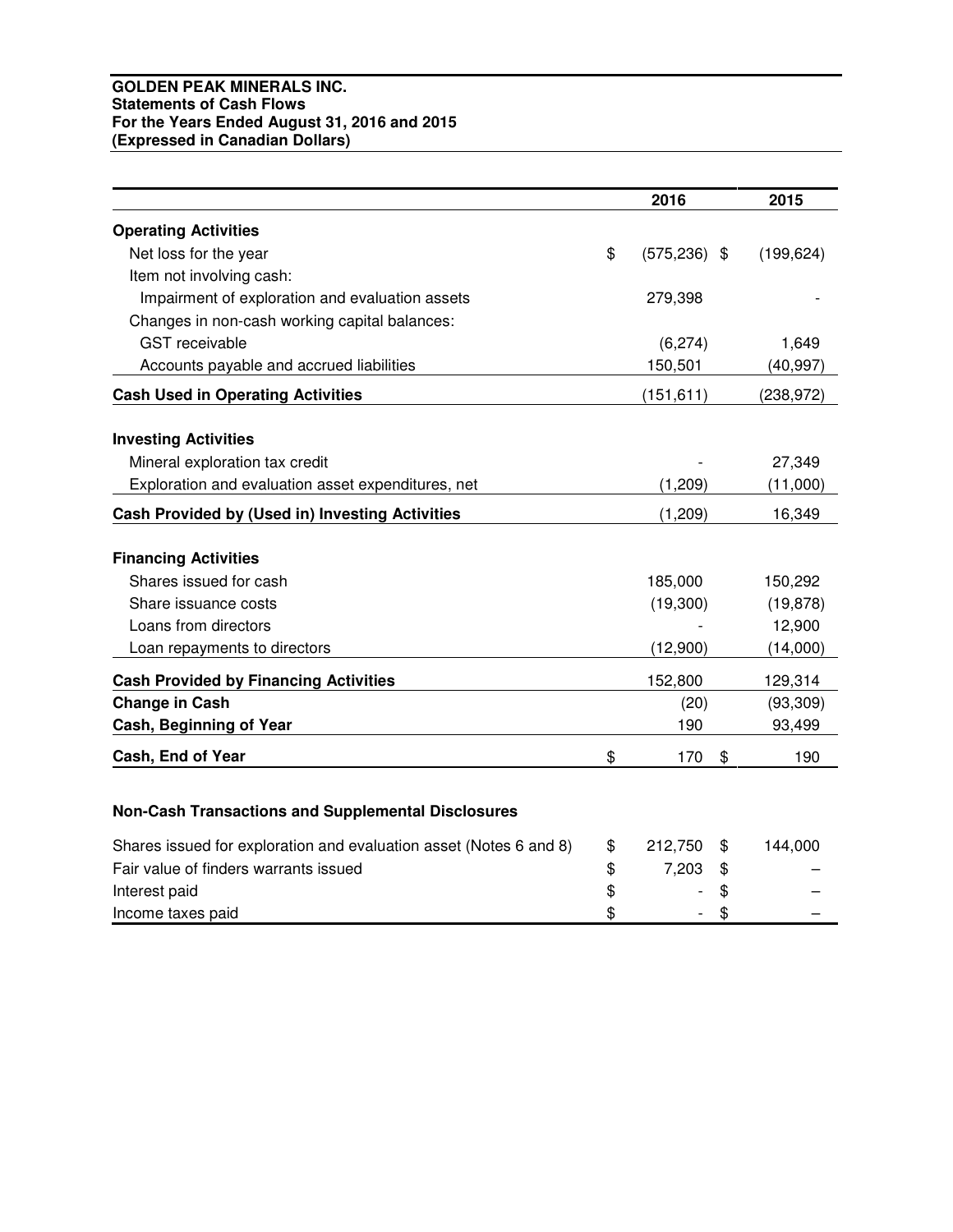# **1. NATURE AND CONTINUANCE OF OPERATIONS**

Golden Peak Minerals Inc. (the "Company") is an exploration stage company incorporated pursuant to the British Columbia Business Corporations Act on March 31, 2011. The principal business of the Company is the identification, evaluation and acquisition of mineral properties, as well as exploration of mineral properties once acquired. The Company's shares are listed for trading on the TSX Venture Exchange ("TSX-V") under the symbol "GP". The address of the Company's corporate office and its principal place of business is 510-744 West Hasting Street, Vancouver, British Columbia, Canada, V6C 1A1.

On August 11, 2016, the Company consolidated its common shares on a one new share for ten old shares basis. All share and per share amounts have been revised to reflect the consolidation.

## **2. GOING CONCERN**

These financial statements have been prepared on the basis of accounting principles applicable to a going concern, which assumes that the Company will continue in operation for the foreseeable future and will be able to realize its assets and discharge its liabilities in the normal course of operations.

The Company has incurred losses since its inception, has a working capital deficit of \$271,973 (2015 - \$115,626) and an accumulated deficit of \$1,584,974 at August 31, 2016 (2015 - \$1,009,738). These factors indicate the existence of a material uncertainty that may cast significant doubt about the Company's ability to continue as a going concern.

The Company's ability to continue its operations and to realize assets at their carrying values is dependent upon its ability to fund its existing acquisition and exploration commitments on its exploration and evaluation assets when they come due, which would cease to exist if the Company decides to terminate its commitments, and to cover its operating costs. The Company may be able to generate working capital to fund its operations by the sale of its exploration and evaluation assets or raising additional capital through equity markets. However, there is no assurance it will be able to raise funds in the future. These financial statements do not give effect to any adjustments required to realize its assets and discharge its liabilities in other than the normal course of business and at amounts different from those reflected in the accompanying financial statements.

## **3. BASIS OF PREPARATION**

a) Statement of compliance

The financial statements are prepared in accordance with International Financial Reporting Standards ("IFRS") as issued by the International Accounting Standards Board ("IASB").

These financial statements were authorized for issue by the Board of Directors on December 21, 2016.

## b) Measurement basis

These financial statements have been prepared under the historical cost basis, except for financial instruments classified as available-for-sale, and fair value through profit or loss. These financial statements have been prepared under the accrual basis of accounting, except for cash flow information.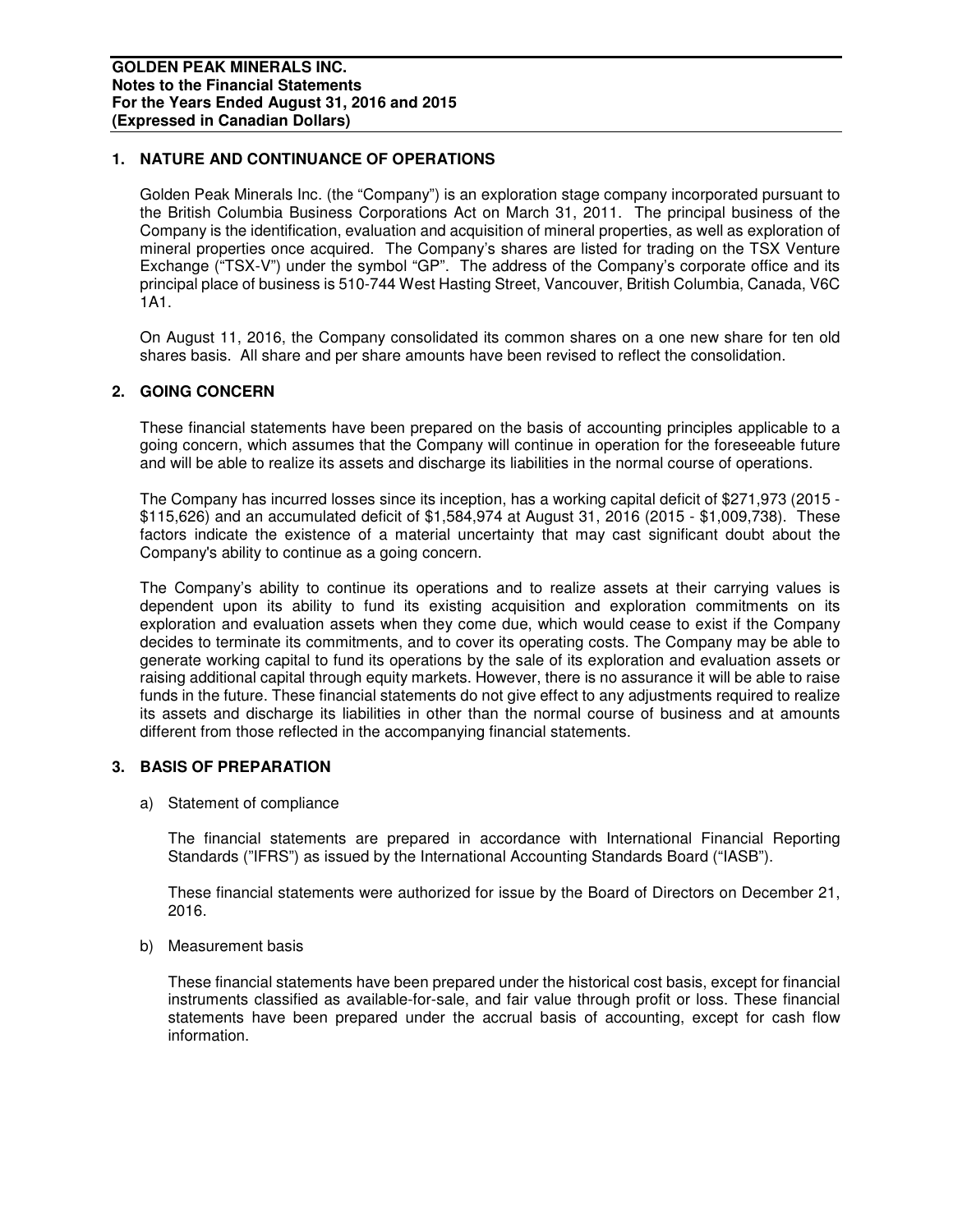# **4. SIGNIFICANT ACCOUNTING POLICIES**

#### a) Deferred financing costs

Professional, consulting and regulatory fees as well as other costs directly attributable to financing transactions are reported as deferred financing costs until the transactions are completed, if the completion of the transaction is considered to be more likely than not. Share issue costs are charged to share capital when the related shares are issued. Costs relating to financing transactions that are not completed, or for which successful completion is considered unlikely, are charged to profit or loss.

## b) Exploration and evaluation assets

All expenditures related to the cost of exploration and evaluation of mineral resources including acquisition costs for interests in mineral claims are capitalized as exploration and evaluation assets and are classified as intangible assets. General exploration costs not related to specific mineral properties are expensed as incurred. Costs incurred before the Company has obtained the legal rights to explore an area are recognized in profit or loss.

Once the technical feasibility and commercial viability of the extraction of mineral resources in an area of interest are demonstrable, capitalized costs of the related property are reclassified as mining assets and upon commencement of commercial production, are amortized using the units of production method over estimated recoverable reserves. Impairment is assessed at the level of cash-generating units. Management regularly assesses carrying values of non-producing properties and properties for which events and circumstances may indicate possible impairment. Impairment of a property is generally considered to have occurred if one of the following factors are present; the rights to explore have expired or are near to expiry with no expectation of renewal, no further substantive expenditures are planned or budgeted, exploration and evaluation work is discontinued in an area for which commercially viable quantities have not been discovered, indications that in an area with development likely to proceed the carrying amount is unlikely to be recovered in full by development or sale.

The recoverability of mineral properties and capitalized exploration and development costs is dependent on the existence of economically recoverable reserves, the ability to obtain the necessary financing to complete the development of the reserves, and the profitability of future operations. The Company has not yet determined whether or not its mineral property contains economically recoverable reserves. Amounts capitalized to exploration and evaluation costs do not necessarily reflect present or future values.

Exploration costs renounced due to flow-through share subscription agreements remain capitalized, however, for corporate income tax purposes, the Company has no right to claim these costs as tax deductible expenses.

Recorded costs of exploration and evaluation assets are not intended to reflect present or future values of resource properties. The recorded costs are subject to measurement uncertainty and it is reasonably possible, based on existing knowledge, that changes in future conditions could require a material change in the recognized amount.

Payments on mineral property option agreements are made at the discretion of the Company and, accordingly, are recorded on a cash basis.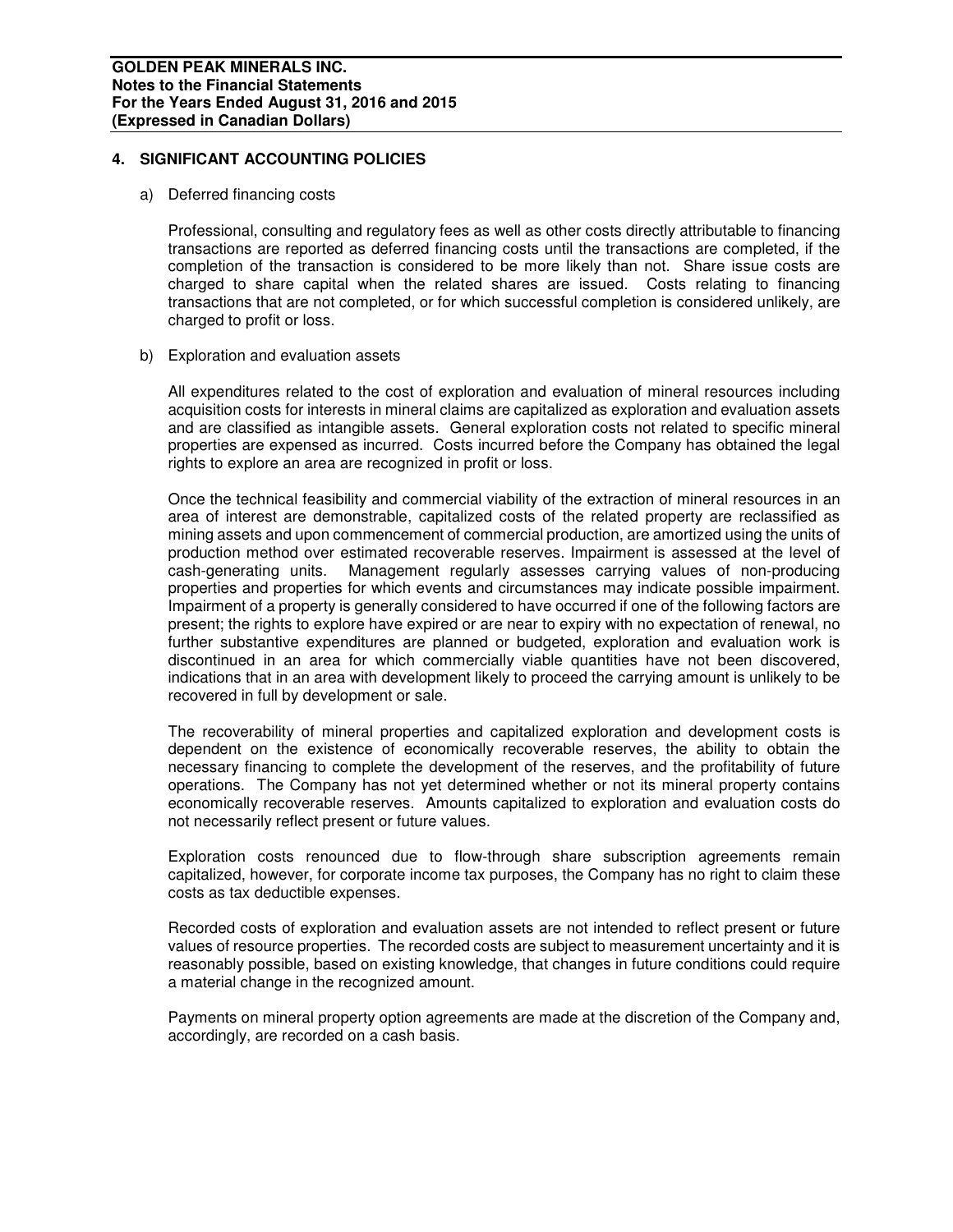- c) Impairment
	- (i) Financial assets

Financial assets are assessed at each reporting date to determine whether there is objective evidence that they are impaired. A financial asset is impaired if objective evidence indicates that a loss event has occurred after the initial recognition of the asset, and that the loss event had a negative effect on the estimated future cash flows of that asset that can be estimated reliably.

An impairment loss in respect of a financial asset measured at amortized cost is calculated as the difference between its carrying amount and the present value of the estimated future cash flows discounted at the asset's original effective interest rate. Losses are recognized in profit or loss and reflected in an allowance account against the assets impaired. When a subsequent event causes the amount of impairment loss to decrease, the decrease in impairment loss is reversed through profit or loss.

(ii) Non-financial assets

Exploration and evaluation assets are reviewed at each reporting date for impairment or whenever events or changes in circumstances indicate that the carrying amount of the properties exceeds its recoverable amount. When an impairment review is undertaken, the recoverable amount is assessed by reference to the higher of a value in use and fair value less costs to sell. Fair value is determined as the amount that would be obtained from the sale of the asset in an arm's length transaction between knowledgeable and willing parties. In assessing value in use, the estimated future cash flows are discounted to their present value using a discounted rate that reflects current market assessments of the time value of money and the risks specific to the asset. If the carrying amount of an asset exceeds the recoverable amount an impairment charge is recognized by the amount by which the carrying amount of the asset exceeds the recoverable amount of the asset.

When an impairment subsequently reverses, the carrying amount of the asset is increased to the revised estimate and its recoverable amount, but to an amount that does not exceed the carrying amount that would have been determined had no impairment loss been recognized for the asset in prior years. A reversal of an impairment loss is recognized immediately in profit or loss.

d) Provisions

Provisions are recorded when a present legal or constructive obligation exists as a result of past events where it is probable that an outflow of resources embodying economic benefits will be required to settle the obligation, and a reliable estimate of the amount can be made. If the effect of the time value of money is material, provisions are determined by discounting the expected future cash flows at a pre-tax rate that reflects current market assessments of the time value of money and, where appropriate, the risks specific to the liability. Where discounting is used, the increase in the provision due to the passage of time is recognized as a finance cost. When some or all of the economic benefits required to settle a provision are expected to be recovered from a third party, the receivable is recognized as an asset if it is virtually certain that reimbursement will be received and the amount receivable can be measured reliably.

As at August 31, 2016, the Company has not incurred any decommissioning costs related to the exploration and evaluation of its mineral properties and accordingly no provision has been recorded for such site reclamation or abandonment.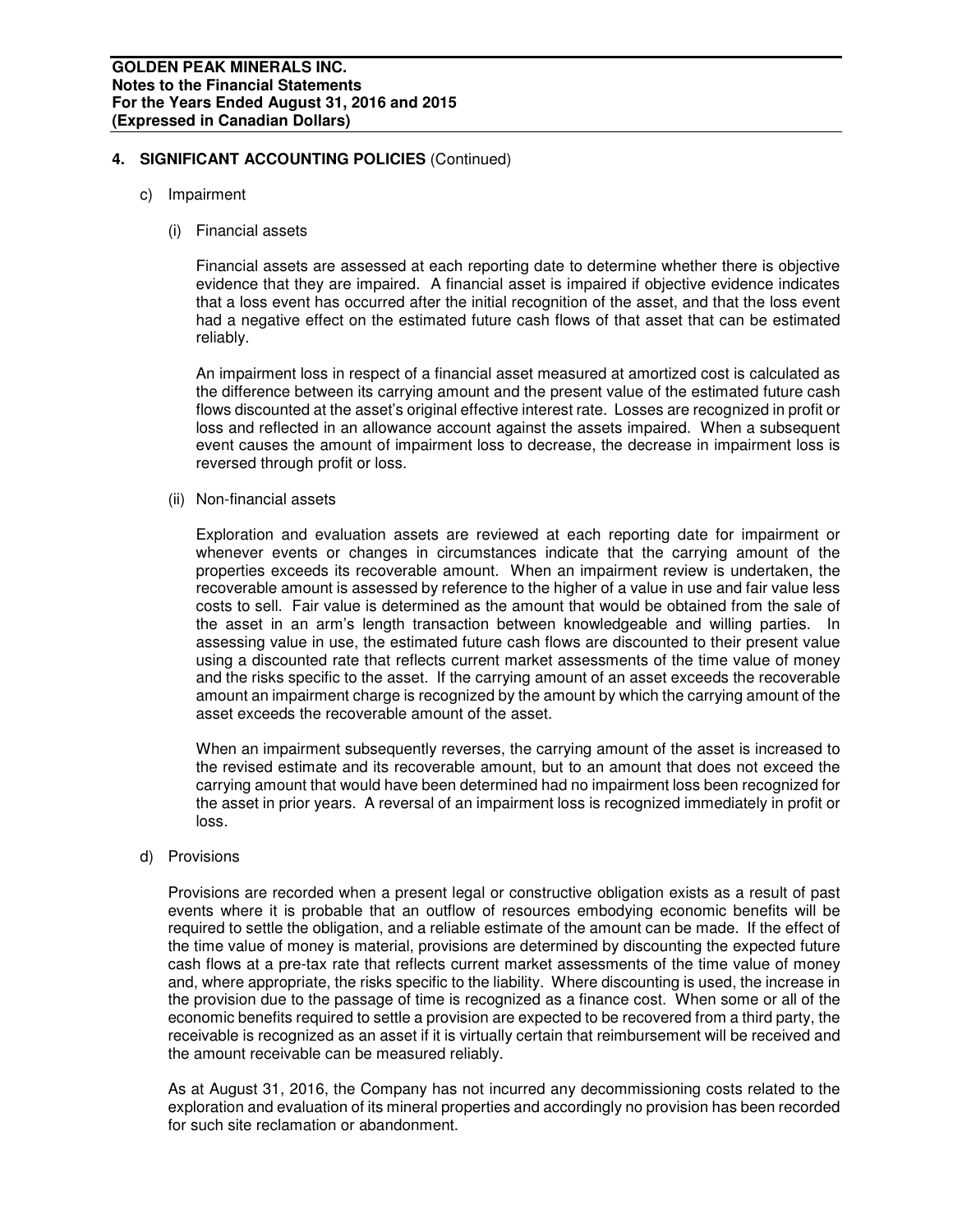e) Government assistance

British Columbia Mineral Exploration Tax Credits ("BC METC") for certain exploration expenditures incurred in British Columbia are treated as a reduction of the exploration and evaluation costs of the respective mineral property.

f) Flow-through shares

Exploration expenditures for income tax purposes related to exploration and development activities funded by flow-through share arrangements are renounced to investors in accordance the Government of Canada flow-through regulations. At the time flow-through shares are issued, there may be a potential premium paid on the flow-through shares calculated based on the difference between the share issuance price and the market price at the time of closing. A liability is recognized for the premium on the flow-through shares and is subsequently reversed and recorded as other income or deferred tax expense as the Company incurs qualifying Canadian exploration expenses. In instances where the Company has sufficient deductible temporary differences available to offset the deferred income tax liability created from renouncing qualifying expenditures, the realization of the deductible temporary differences will be shown as a deferred income tax recovery in operations in the period of renunciation.

The Company may also be subject to a Part XII.6 tax on flow-through proceeds renounced under the Look-back Rule, in accordance with the Government of Canada flow-through regulations. When applicable, this tax is accrued as an expense until paid.

g) Share-based payments

The Company has an equity-settled share-based compensation plan. Equity-settled share-based payments to employees and others providing similar services are measured at the fair value of the equity instruments at the grant date. The fair value is measured at grant date and each tranche is recognized on a graded-vesting basis over the period in which options vest. At the end of each reporting period, the Company revises its estimate of the number of equity instruments expected to vest. The impact of the revision of the original estimates, if any, is recognized in profit or loss such that the cumulative expense reflects the revised estimate, with a corresponding adjustment to contributed surplus.

Equity-settled share-based payment transactions with parties other than employees are measured at the fair value of the goods or services received, except where that fair value cannot be estimated reliably, in which case they are measured at the fair value of the equity instruments granted, measured at the date the entity obtains the goods or the counterparty renders the service.

h) Earnings (loss) per share

The Company presents basic and diluted earnings (loss) per share data for its common shares, calculated by dividing the earnings (loss) attributable to common shareholders of the Company by the weighted average number of common shares outstanding during the period. Diluted earnings (loss) per share do not adjust the loss attributable to common shareholders or the weighted average number of common shares outstanding when the effect is anti-dilutive. The weighted average number of common shares outstanding is adjusted retrospectively for changes in capitalization such as share splits, reverse splits, or cancellations of common shares.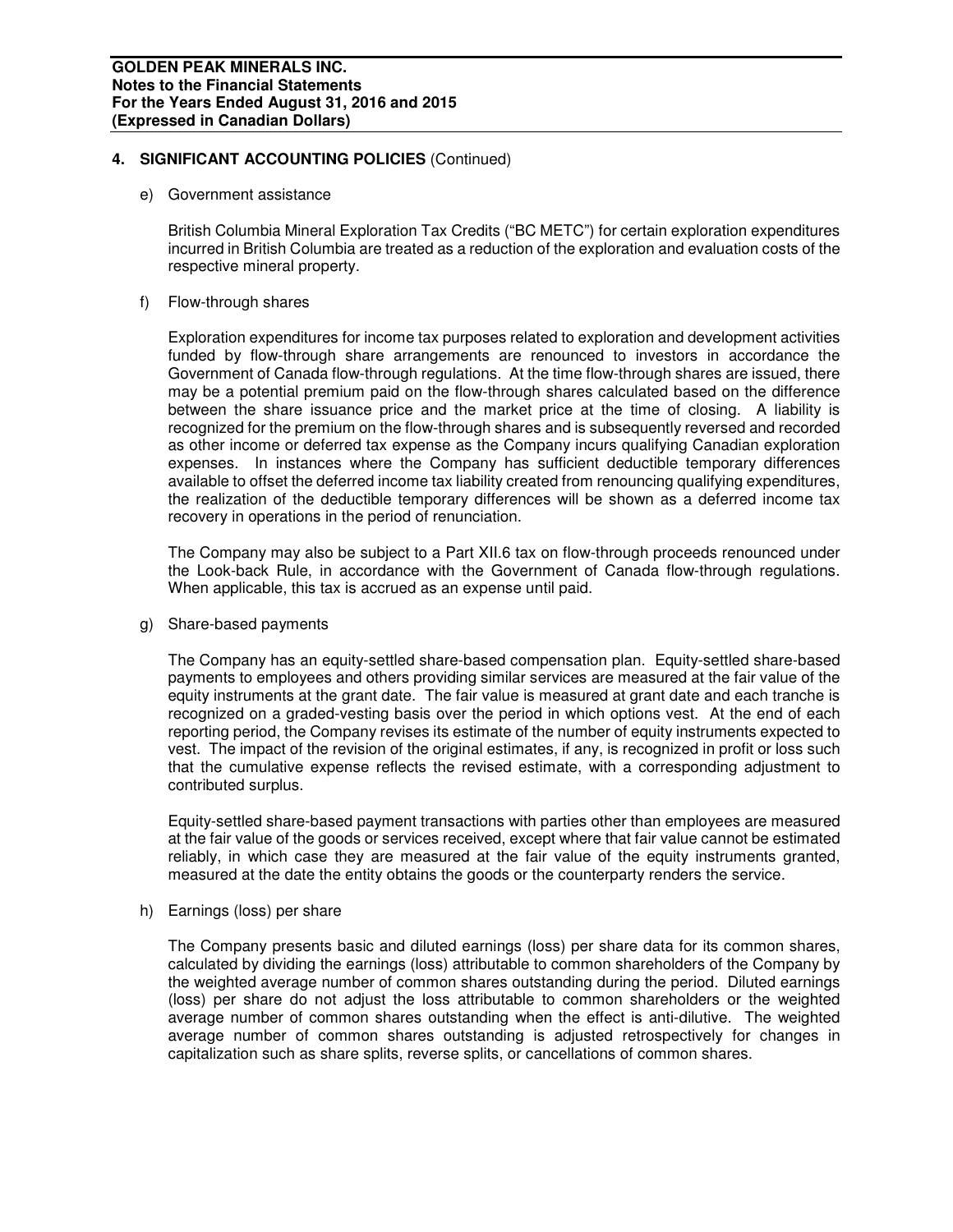#### i) Income taxes

Income tax on profit or loss comprises current and deferred tax. Income tax is recognized in profit or loss except to the extent that it relates to items recognized directly in equity, in which case it is recognized in equity.

Current tax is the expected tax payable or receivable on the taxable income or loss for the year, using tax rates enacted or substantively enacted at the statement of financial position date, and includes any adjustments to tax payable or receivable in respect of previous years.

Deferred income taxes are recorded using the liability method whereby deferred tax is recognized in respect of temporary differences between the carrying amounts of assets and liabilities for financial reporting purposes and the amounts used for taxation purposes.

Deferred tax is measured at the tax rates that are expected to be applied to temporary differences when they reverse, based on the laws that have been enacted or substantively enacted at the statement of financial position date. Deferred tax is not recognized for temporary differences which arise on the initial recognition of assets or liabilities in a transaction that is not a business combination and that affects neither accounting, nor taxable profit or loss.

A deferred tax asset is recognized for unused tax losses, tax credits and deductible temporary differences, to the extent that it is probable that future taxable profits will be available against which they can be utilized. Deferred tax assets are reviewed at each reporting date and are reduced to the extent that it is no longer probable that the related tax benefit will be realized.

j) Financial instruments

## Financial assets

 All financial assets are initially recorded at fair value and classified upon inception into one of the following four categories: held to maturity, available-for-sale ("AFS"), loans and receivables or fair value through profit or loss ("FVTPL").

- Financial assets classified as FVTPL are measured at fair value with unrealized gains and losses recognized in earnings. The Company has classified its cash as FVTPL.
- Financial assets classified as loans and receivables and held to maturity assets are measured at amortized cost.
- Financial assets classified as AFS are measured at fair value with unrealized gains and losses recognized in other comprehensive income and loss except for losses in value that are considered other than temporary which are recognized in earnings.

 Transaction costs associated with FVTPL financial assets are expensed as incurred, while transaction costs associated with all other financial assets are included in the initial carrying amount of the asset.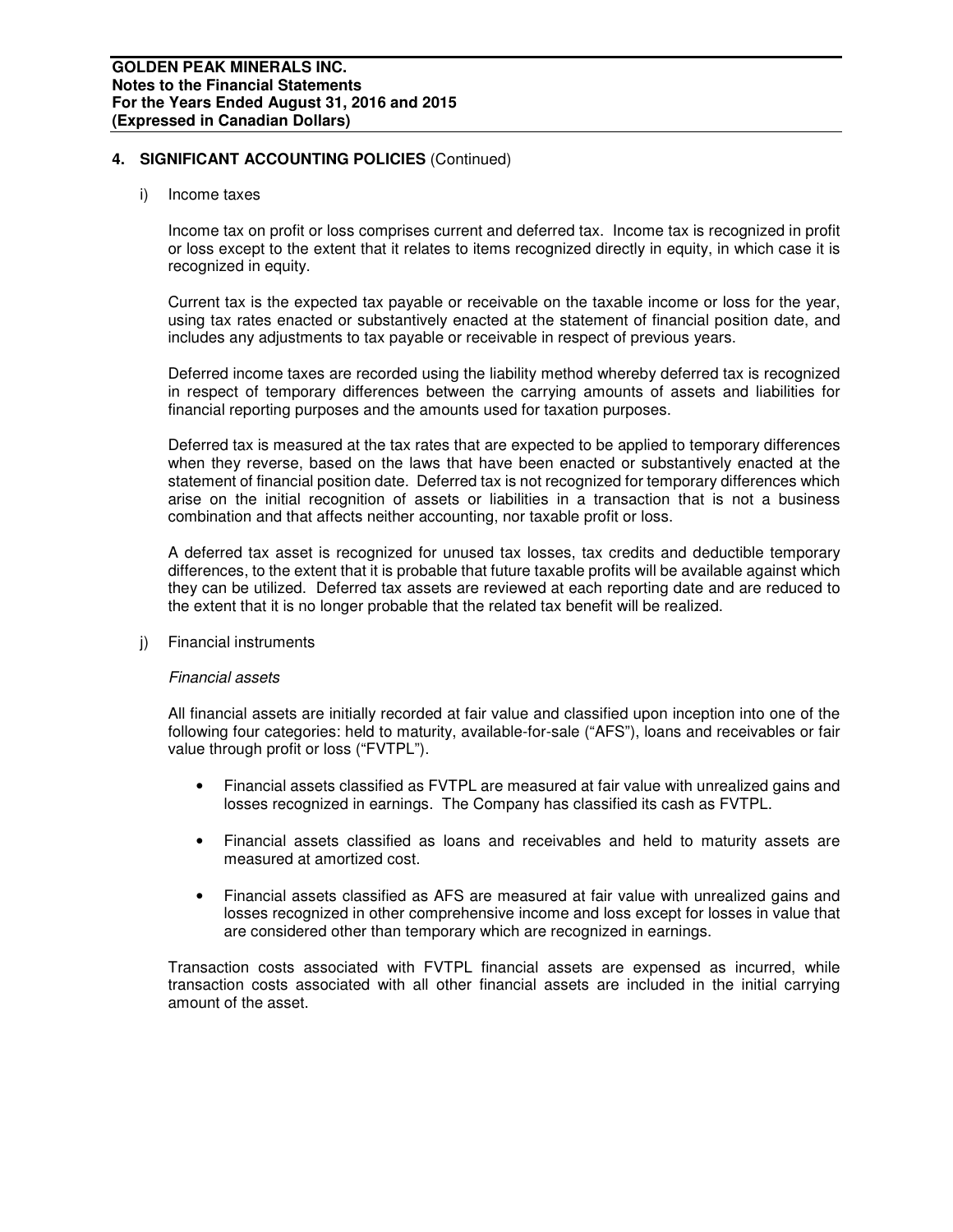j) Financial instruments (continued)

#### Financial liabilities

All financial liabilities are initially recorded at fair value and designated upon inception as FVTPL or other financial liabilities.

- Financial liabilities classified as other financial liabilities are initially recognized at fair value less directly attributable transaction costs. After initial recognition, other financial liabilities are subsequently measured at amortized cost using the effective interest method. The effective interest method is a method of calculating the amortized cost of a financial liability and of allocating interest expense over the relevant period. The effective interest rate is the rate that discounts estimated future cash payments through the expected life of the financial liability, or, where appropriate, a shorter period. The Company has classified its accounts payable and directors' loans as other financial liabilities.
- Financial liabilities classified as FVTPL include financial liabilities held for trading and financial liabilities designated upon initial recognition as FVTPL. Derivatives, including separated embedded derivatives are also classified as held for trading and recognized at fair value with changes in fair value with changes in fair value recognized in earnings unless they are designated as effective hedging instruments. Fair value changes on financial liabilities classified as FVTPL are recognized in earnings. The Company has no financial liabilities classified as FVTPL.

## Fair value hierarchy

Fair value measurements of financial instruments are required to be classified using a fair value hierarchy that reflects the significance of inputs used in making the measurements. The levels of the fair value hierarchy are defined as follows:

- Level 1: Quoted prices (unadjusted) in active markets for identical assets or liabilities.
- Level 2: Inputs other than quoted prices included within Level 1 that are observable for the asset or liability, either directly or indirectly.
- Level 3: Inputs for assets or liabilities that are not based on observable market data.
- k) New accounting standards issued but not yet effective

Certain new standards, interpretations and amendments to existing standards have been issued by the IASB or the International Financial Reporting Interpretations Committee ("IFRIC") that are mandatory for accounting periods noted below. Some updates that are not applicable or are not consequential to the Company may have been excluded from the list below.

## **Accounting standards effective September 1, 2016**

**IAS 1 Presentation of Financial Statements –** In December 2014, the IASB issued an amendment to address perceived impediments to preparers exercising their judgment in presenting their financial reports. The changes clarify that materiality considerations apply to all parts of the financial statements and the aggregation and disaggregation of line items within the financial statements. The amendments are effective for accounting periods beginning on or after January 1, 2016.

**IAS 16 Property, Plant and Equipment and IAS 38 Intangible Assets** – In May 2014, the IASB issued amendments to IAS 16 Property, Plant and Equipment and IAS 38 Intangible Assets. The amendments clarify that the use of revenue-based methods to calculate the depreciation of an asset is not appropriate because revenue generated by an activity that includes the use of an asset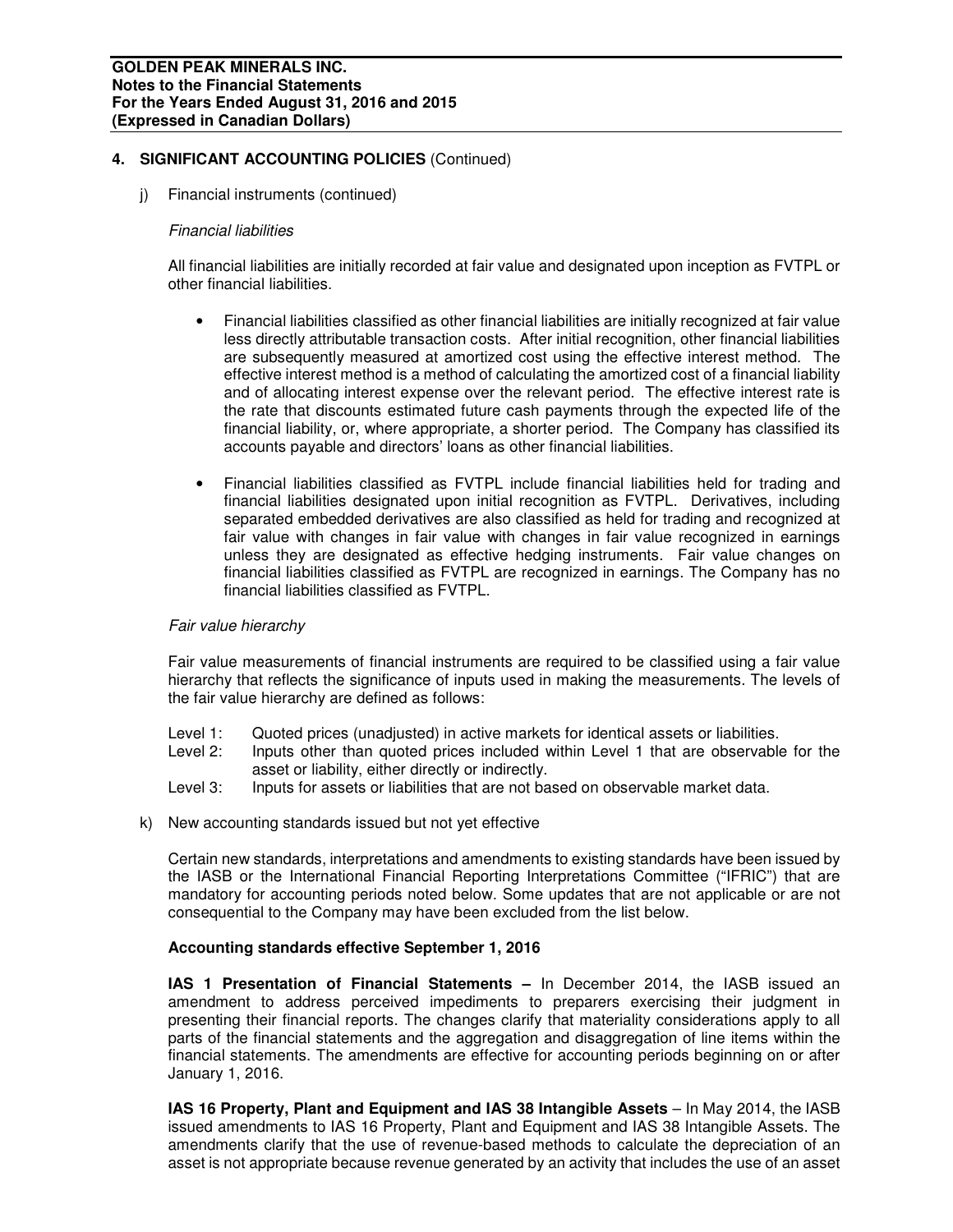k) New accounting standards issued but not yet effective (continued)

generally reflects factors other than the consumption of the economic benefits embodied in the asset. The amendments also clarifies that revenue is generally presumed to be an inappropriate basis for measuring the consumption of the economic benefits embodied in an intangible asset. This presumption, however, can be rebutted in certain limited circumstances. The amendments are effective for accounting periods beginning on or after January 1, 2016.

The Company does not expect the adoption of these amendments to have a significant impact on the financial statements.

## **Accounting standards effective September 1, 2018**

**IFRS 15 Revenue from Contracts with Customers** – In May 2014, the IASB issued IFRS 15 – Revenue from Contracts with Customers ("IFRS 15") which supersedes IAS 11 – Construction Contracts, IAS 18 – Revenue, IFRIC 13 – Customer Loyalty Programmes, IFRIC 15 – Agreements for the Construction of Real Estate, IFRIC 18 – Transfers of Assets from Customers, and SIC 31 – Revenue – Barter Transactions Involving Advertising Services. IFRS 15 establishes a comprehensive five-step framework for the timing and measurement of revenue recognition. The standard is effective for annual periods beginning on or after January 1, 2018.

**IFRS 9 Financial Instruments** - In November 2009, as part of the IASB project to replace IAS 39 Financial Instruments: Recognition and Measurement, the IASB issued the first phase of IFRS 9 that introduces new requirements for the classification and measurement of financial assets. The standard was revised in October 2010 to include requirements regarding classification and measurement of financial liabilities. In November 2013, new general hedge requirements were added to the standard. In July 2014, the final version of IFRS 9 was issued and adds a new expected loss impairment model and amends the classification and measurement model for financial assets by adding a new fair value through other comprehensive income category for certain debt instruments and additional guidance on how to apply the business model and contractual cash flow characteristics. The Standard is effective for accounting periods beginning on or after January 1, 2018.

The Company has not yet begun the process of assessing the impact that the new and amended standards will have on its financial statements or whether to early adopt any of the new requirements.

## **5. CRITICAL ACCOUNTING ESTIMATES AND JUDGMENTS**

The Company makes estimates and assumptions about the future that affect the reported amounts of assets and liabilities. Estimates and judgments are continually evaluated based on historical experience and other factors, including expectations of future events that are believed to be reasonable under the circumstances. In the future, actual experience may differ from these estimates and assumptions.

The effect of a change in an accounting estimate is recognized prospectively by including it in comprehensive income/loss in the year of the change, if the change affects that year only, or in the year of the change and future years, if the change affects both.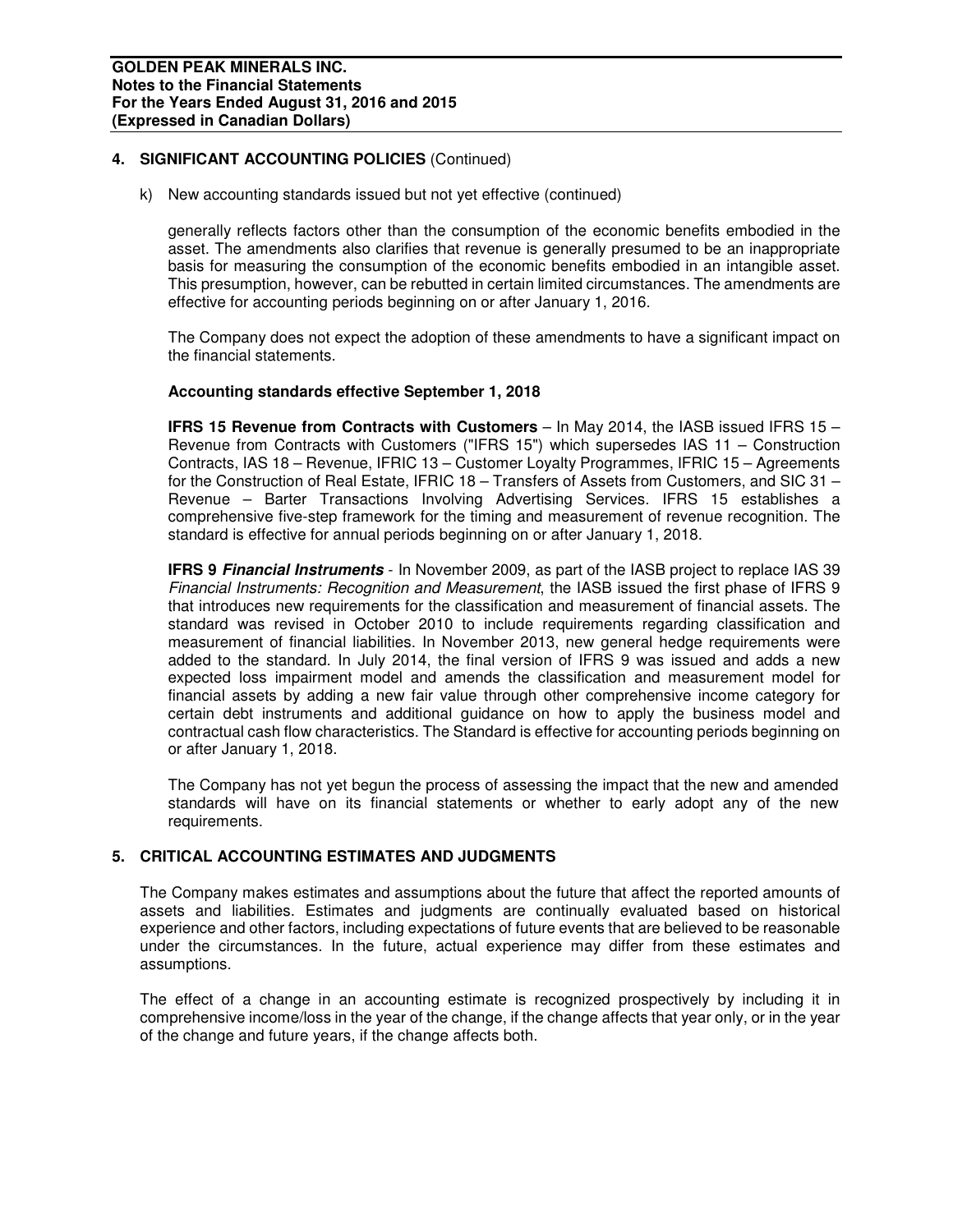# **5. CRITICAL ACCOUNTING ESTIMATES AND JUDGMENTS** (Continued)

#### Critical judgments in applying accounting policies

Information about critical judgments in applying accounting policies that have the most significant risk of causing material adjustment to the carrying amounts of assets and liabilities recognized in the financial statements within the next financial year are discussed below:

a) Impairment of exploration and evaluation assets

The application of the Company's accounting policy for exploration and evaluation expenditure and impairment of the capitalized expenditures requires judgment in determining whether it is likely that future economic benefits will flow to the Company, which may be based on assumptions about future events or circumstances. Estimates and assumptions made may change if new information becomes available. If, after expenditure is capitalized, information becomes available suggesting that the recovery of expenditure is unlikely, the amount capitalized is written off in the profit or loss in the year the new information becomes available.

b) Title to mineral property interests

Although the Company has taken steps to verify title to mineral properties in which it has an interest, these procedures do not guarantee the Company's title. Such properties may be subject to prior agreements or transfers and title may be affected by undetected defects.

c) Income taxes

Significant judgment is required in determining the provision for income taxes. There are many transactions and calculations undertaken during the ordinary course of business for which the ultimate tax determination is uncertain. The Company recognizes liabilities and contingencies for anticipated tax audit issues based on the Company's current understanding of the tax law. For matters where it is probable that an adjustment will be made, the Company records its best estimate of the tax liability including the related interest and penalties in the current tax provision. Management believes they have adequately provided for the probable outcome of these matters; however, the final outcome may result in a materially different outcome than the amount included in the tax liabilities.

In addition, the Company recognizes deferred tax assets relating to tax losses carried forward to the extent that it is probable that taxable profit will be available against which a deductible temporary difference can be utilized. This is deemed to be the case when there are sufficient taxable temporary differences relating to the same taxation authority and the same taxable entity which are expected to reverse in the same year as the expected reversal of the deductible temporary difference, or in years into which a tax loss arising from the deferred tax asset can be carried back or forward. However, utilization of the tax losses also depends on the ability of the taxable entity to satisfy certain tests at the time the losses are recouped.

d) Going concern risk assessment

The Company's ability to continue its operations and to realize assets at their carrying values is dependent upon its ability to fund its existing acquisition and exploration commitments on its exploration and evaluation assets when they come due, which would cease to exist if the Company decides to terminate its commitments, and to cover its operating costs. The Company may be able to generate working capital to fund its operations by the sale of its exploration and evaluation assets or raising additional capital through equity markets. However, there is no assurance it will be able to raise funds in the future. These financial statements do not give effect to any adjustments required to realize it assets and discharge its liabilities in other than the normal course of business and at amounts different from those reflected in the accompanying financial statements.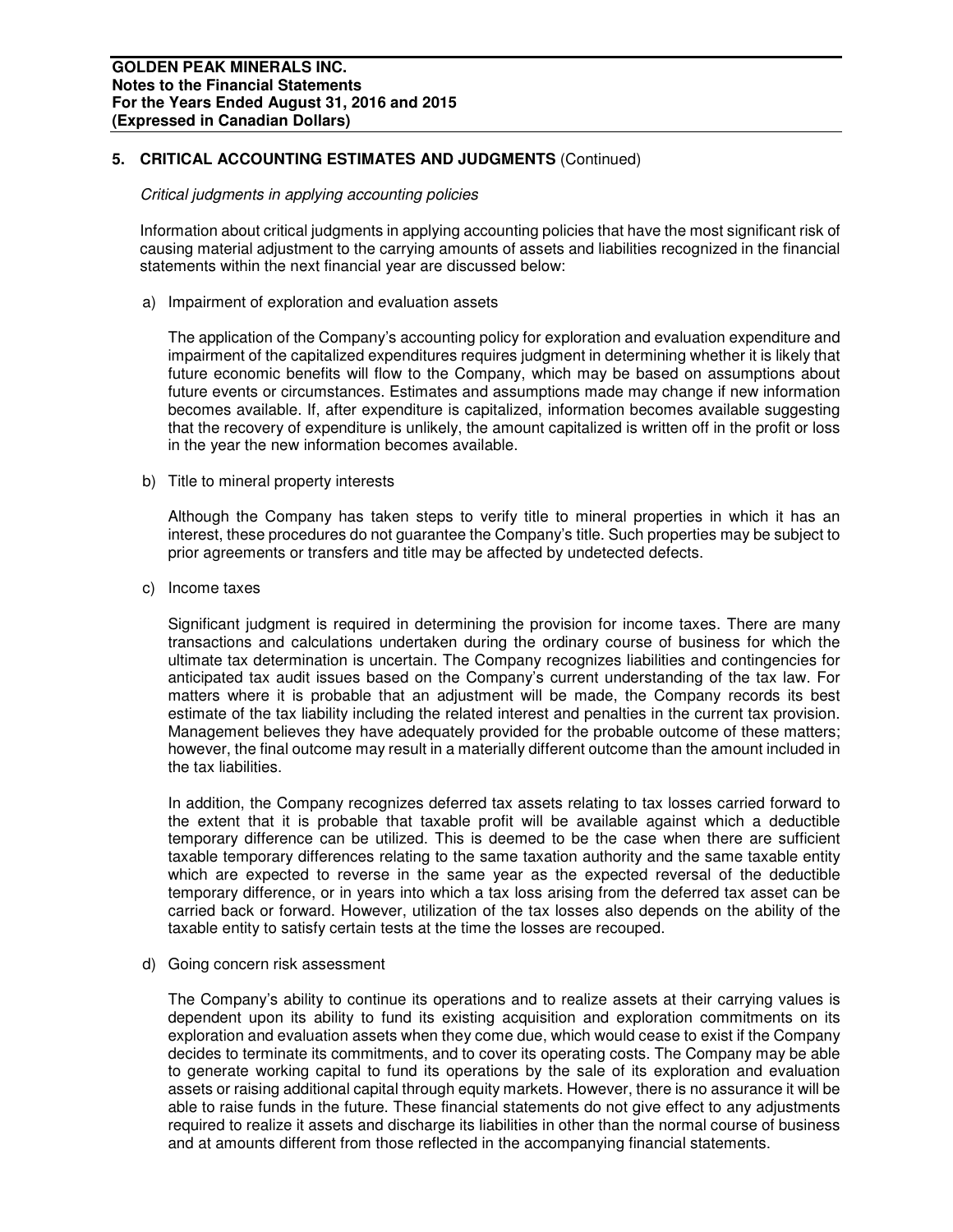# **5. CRITICAL ACCOUNTING ESTIMATES AND JUDGMENTS** (Continued)

#### Key sources of estimation uncertainty

The following are key assumptions concerning the future and other key sources of estimation uncertainty that have a significant risk of resulting in material adjustments to the financial statements.

a) Decommissioning liabilities

Rehabilitation provisions have been created based on the Company's internal estimates. Assumptions, based on the current economic environment, have been made which management believes are a reasonable basis upon which to estimate the future liability. These estimates take into account any material changes to the assumptions that occur when reviewed regularly by management. Estimates are reviewed annually and are based on current regulatory requirements. Significant changes in estimates of contamination, restoration standards and techniques will result in changes to provisions from year to year. Actual rehabilitation costs will ultimately depend on future market prices for the rehabilitation costs which will reflect the market condition at the time the rehabilitation costs are actually incurred.

The final cost of the currently recognized rehabilitation provisions may be higher or lower than currently provided for. As at August 31, 2016, the Company has no known rehabilitation requirements and accordingly, no provision has been made.

b) Valuation of flow-through premium

The determination of the valuation of flow-through premium and warrants in equity units is subject to significant judgment and estimates. The flow-through premium is valued as the estimated premium that investors pay for the flow-through feature, being the portion in excess of the market value of shares without the flow-through feature issued in concurrent private placement financing. In the case that the Company did not issue non-flow-through shares together with the flow-through shares, the market value of shares without the flow-through feature will be determined using their closing quoted bid price.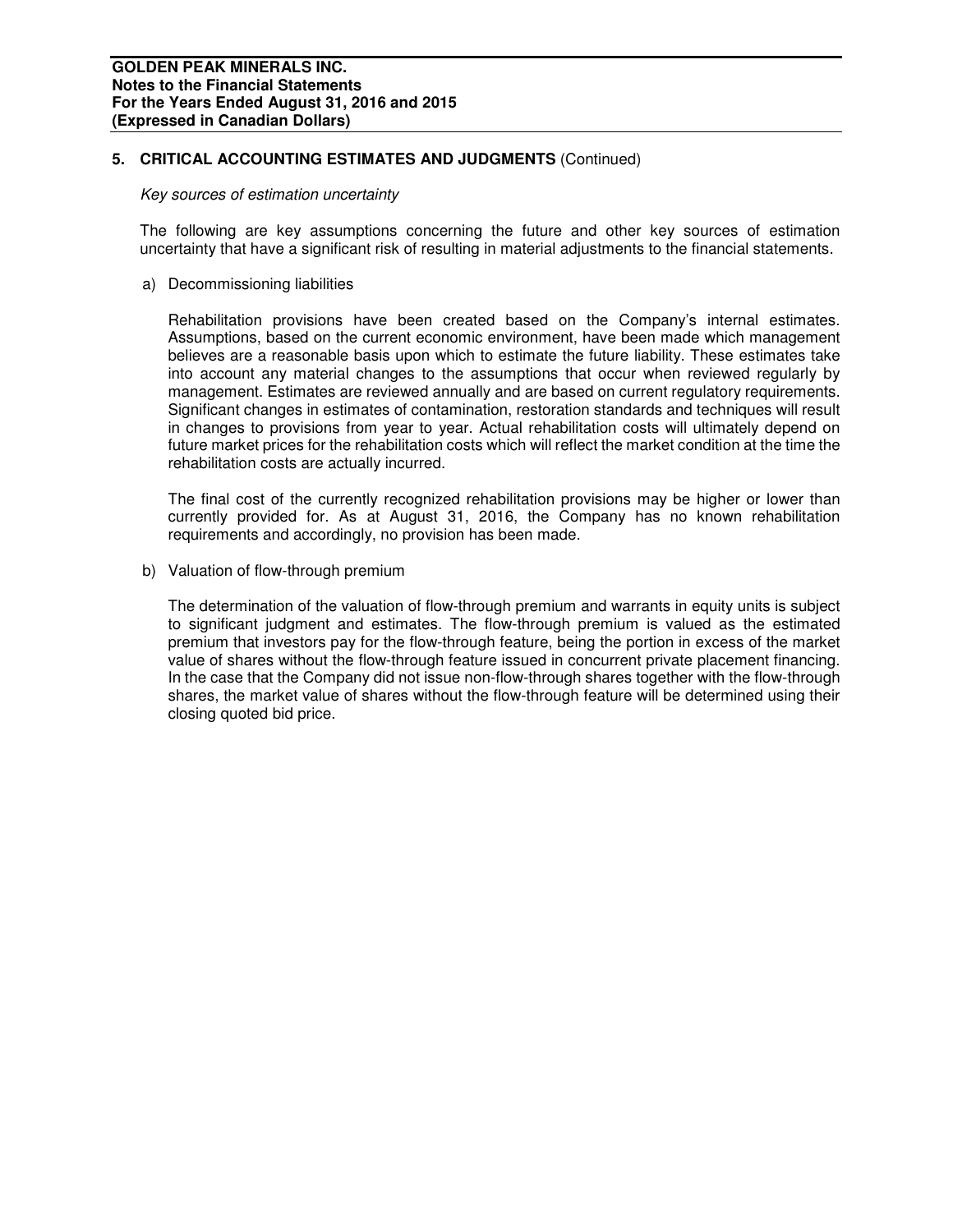# **6. EXPLORATION AND EVALUATION ASSETS**

Total costs incurred on exploration and evaluation asset are summarized as follows:

|                                                                                                                |          | Columbia<br><b>Shear</b><br><b>Property</b> | <b>Foubert</b><br>Lake<br><b>Property</b> |         | Oyster<br><b>Property</b> |        | <b>Atikwa Lake</b><br><b>Property</b> |         | Lac<br>Lapointe<br><b>Property</b> |    | <b>Total</b>                             |
|----------------------------------------------------------------------------------------------------------------|----------|---------------------------------------------|-------------------------------------------|---------|---------------------------|--------|---------------------------------------|---------|------------------------------------|----|------------------------------------------|
| <b>Acquisition Costs</b>                                                                                       |          |                                             |                                           |         |                           |        |                                       |         |                                    |    |                                          |
| Balance, August 31, 2014<br>Acquisition and option payments (cash)<br>Acquisition and option payments (shares) | \$       | 39,250                                      | \$<br>11,000<br>144,000                   | \$      |                           | \$     | $\overline{\phantom{0}}$              | \$      |                                    | \$ | 39,250<br>11,000<br>144,000              |
| Balance, August 31, 2015<br>Claim costs<br>Acquisition and option payments (shares)<br>Impairment              |          | 39,250<br>(39, 250)                         | 155,000                                   |         | 60,000                    |        | 1,209<br>60,000                       |         | 92,750                             |    | 194,250<br>1,209<br>212,750<br>(39, 250) |
| Balance, August 31, 2016                                                                                       | \$       |                                             | \$<br>155,000                             | \$      | 60,000                    | \$     | 61,209                                | \$      | 92,750                             | \$ | 368,959                                  |
| <b>Deferred Exploration Expenditures</b>                                                                       |          |                                             |                                           |         |                           |        |                                       |         |                                    |    |                                          |
| Balance, August 31, 2014<br><b>METC</b> received                                                               | \$       | 267,497<br>(27, 349)                        | \$                                        | \$      | $\overline{\phantom{0}}$  | \$     |                                       | \$      |                                    | \$ | 267,497<br>(27, 349)                     |
| Balance, August 31, 2015<br>Geological<br>Impairment                                                           |          | 240,148<br>(240, 148)                       |                                           |         |                           |        |                                       |         | 25,000                             |    | 240,148<br>25,000<br>(240, 148)          |
| Balance, August 31, 2016                                                                                       | \$       |                                             | \$                                        | $\$\$   | $\sim$                    | \$     | $\overline{\phantom{0}}$              | \$      | 25,000                             | \$ | 25,000                                   |
| <b>Total Exploration and Evaluation Assets</b>                                                                 |          |                                             |                                           |         |                           |        |                                       |         |                                    |    |                                          |
| Balance, August 31, 2015<br>Balance, August 31, 2016                                                           | \$<br>\$ | 279,398                                     | 155,000<br>155,000                        | \$<br>S | 60,000                    | S<br>S | 61,209                                | S<br>\$ | 117,750                            | S  | 434,398<br>393,959                       |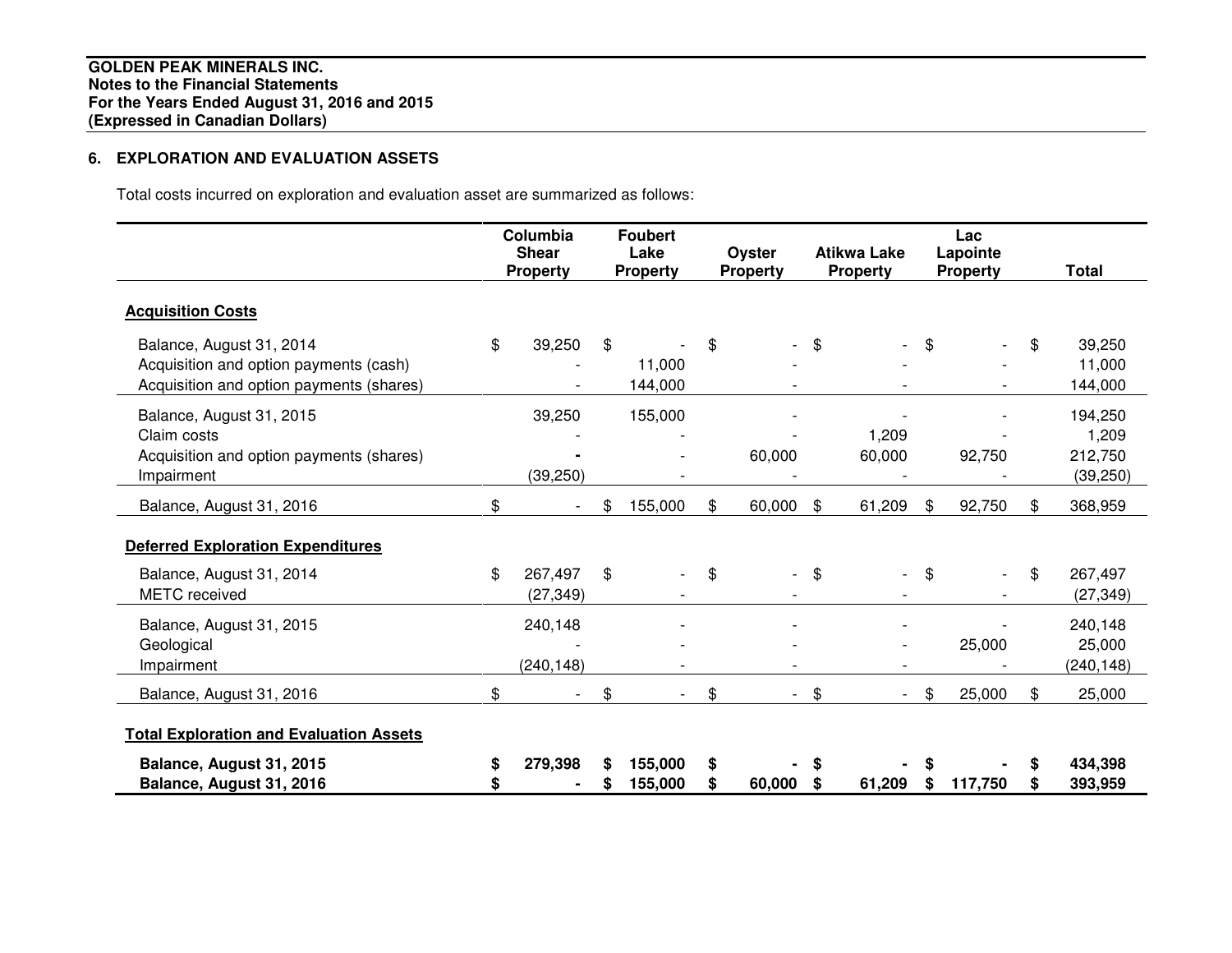# **6. EXPLORATION AND EVALUATION ASSETS** (Continued)

a) Columbia Shear Group Property

On May 9, 2011, and subsequently amended on September 17, 2012, the Company entered into an option agreement to acquire a 100% undivided interest in 22 mineral claims located in British Columbia. As consideration, the Company agreed to pay a total of \$75,000 in cash, issue 12,500 common shares of the Company and incur \$1,000,000 in exploration expenditures as follows:

|                                                                                       | Cash<br>Payments | Exploration<br>Expenditures | Number of<br>Common<br><b>Shares</b><br>to be Issued |
|---------------------------------------------------------------------------------------|------------------|-----------------------------|------------------------------------------------------|
| Upon execution of the Agreement (paid)<br>One year from the Agreement date (incurred) | \$<br>10,000     | \$                          |                                                      |
| Upon listing on April 10, 2013 (paid and issued)                                      | 15,000           | 100,000                     | 7,500                                                |
| Before April 10, 2014 (issued)                                                        |                  |                             | 5,000                                                |
| Before April 10, 2015                                                                 | 10,000           | 200,000                     |                                                      |
| Before April 10, 2016                                                                 | 15,000           | 300,000                     |                                                      |
| Before April 10, 2017                                                                 | 25,000           | 400,000                     |                                                      |
| Total                                                                                 | \$<br>75,000     | 1,000,000                   | 12,500                                               |

The Company agreed to pay the optionor a 3% Net Smelter Royalty ("NSR") on the property. The Company also has the option to purchase 2% of the 3% NSR (two-thirds) at a price of \$500,000 per percentage point at any time starting on the date that the property is put into commercial production. The purchase of the remaining 1% is negotiable after commercial production commences.

During the year ended August 31, 2016, the Company relinquished its option on the Columbia Sheer Group Property. Accordingly, the property was written down to \$nil.

b) Foubert Lake Property

On June 26, 2015, the Company entered into an agreement to acquire a 100% undivided interest in 11 mineral claims located in Quebec. As consideration, the Company paid a total of \$11,000 in cash and issued a total of 240,000 common shares of the Company at a value of \$144,000. The claims are in the process of being transferred into the Company's name, and are therefore currently recorded under a third party's name.

The vendor retains a 1% NSR on the property. The Company has the option to purchase the NSR at a price of \$500,000.

c) Oyster Property

On September 23, 2015, the Company entered into an agreement to acquire a 100% undivided interest in 4 mineral claims located in Manitoba. As consideration, the Company issued 100,000 common shares of the Company at a value of \$60,000.

The vendor retains a 3% Gross Overriding Royalty Return ("GORR") on the property. The Company has the option to purchase 1% of the 3% GORR (one-third) at a price of \$1,000,000.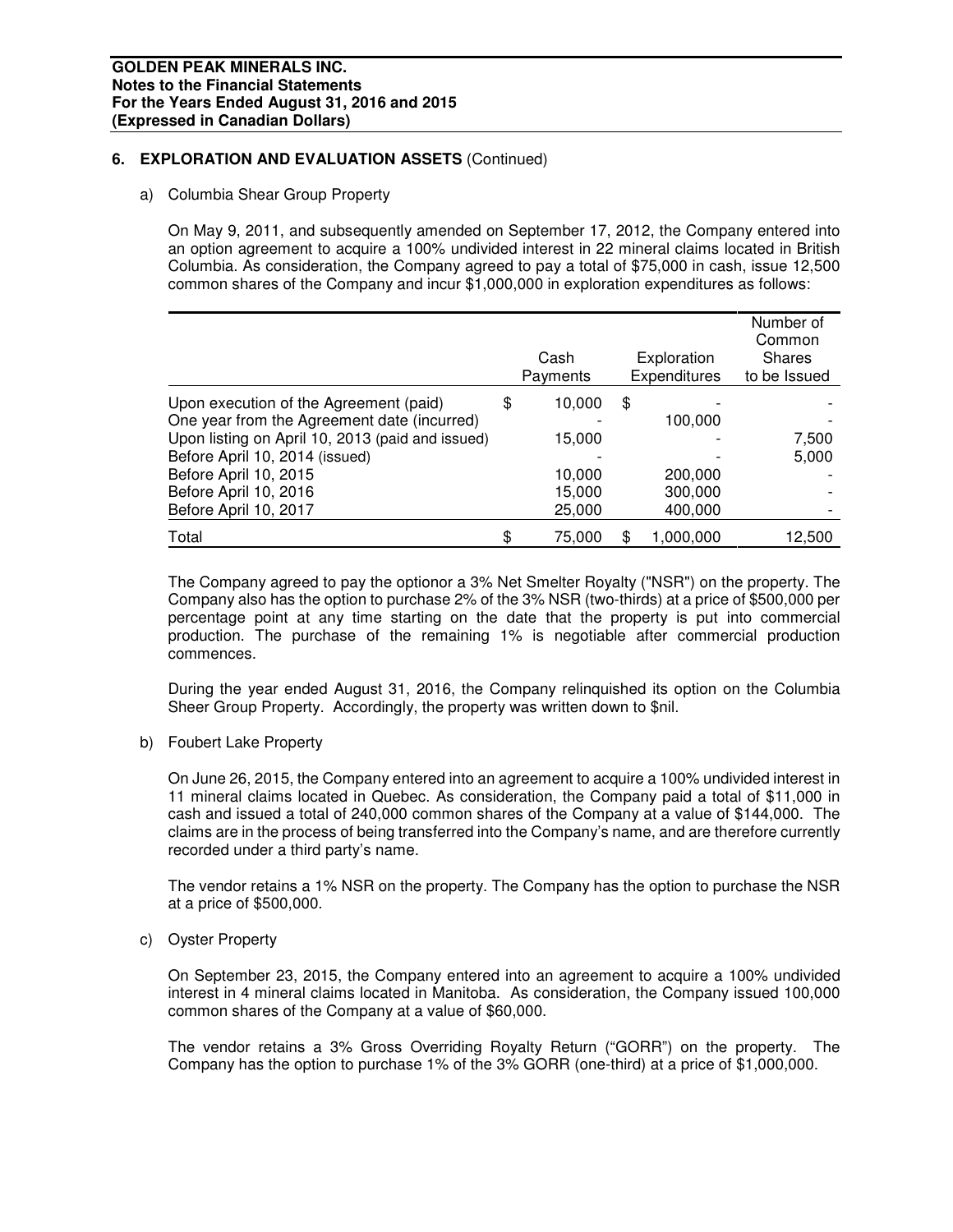# **6. EXPLORATION AND EVALUATION ASSETS** (Continued)

d) Atikwa Lake Property

On February 4, 2016, the Company entered into an agreement to acquire a 100% undivided interest in 20 mineral claims located in Ontario. As consideration, the Company issued 75,000 common shares of the Company at a value of \$60,000.

e) Lac Lapointe Property

On February 15, 2016, the Company entered into an option agreement to acquire a 100% undivided interest in 20 mineral claims located in Quebec. Under the terms of the option agreement, the Company can earn a 100% interest by making payments as follows:

- Issuing 132,500 common shares of the Company upon approval by the TSX-V (issued and valued at \$92,750);
- Cash payment of \$40,000 on or before August 15, 2017; and
- Cash payment of \$100,000 on or before February 15, 2019.

The vendor retains a 2% GORR on the property. The Company has the option to purchase 1% of the 2% GORR (one-half return) at a price of \$1,000,000.

# **7. RELATED PARTY BALANCES AND TRANSACTIONS**

These amounts of key management compensation are included in the amounts shown on the statements of comprehensive loss:

|                 |    | 2016      |   | 2015   |
|-----------------|----|-----------|---|--------|
| Management fees | ιD | 750<br>63 | Œ | 60,000 |

Key management includes current and former directors and officers of the Company, including the Chief Executive Officers and Chief Financial Officer.

During the years ended August 31, 2016 and 2015, the following amounts were incurred or paid to officers and directors and/or their related companies:

i) The Company paid \$21,800 (2015 - \$22,150) for professional fees to a company controlled by a director and \$16,500 (2015 - \$18,000) in rent to companies controlled by directors.

As at August 31, 2016 and 2015, the following balances were due to officers and directors and/or related companies:

- i) Included in accounts payable is \$126,789 (2015 \$90,761) due to directors and officers of the Company and companies controlled by directors of the Company. These amounts are unsecured, non-interest bearing and have no fixed terms of repayment.
- ii) Loans of \$nil (2015 \$12,900) were due to directors of the Company or companies controlled by directors of the Company. These amounts are unsecured, non-interest bearing and have no fixed terms of repayment.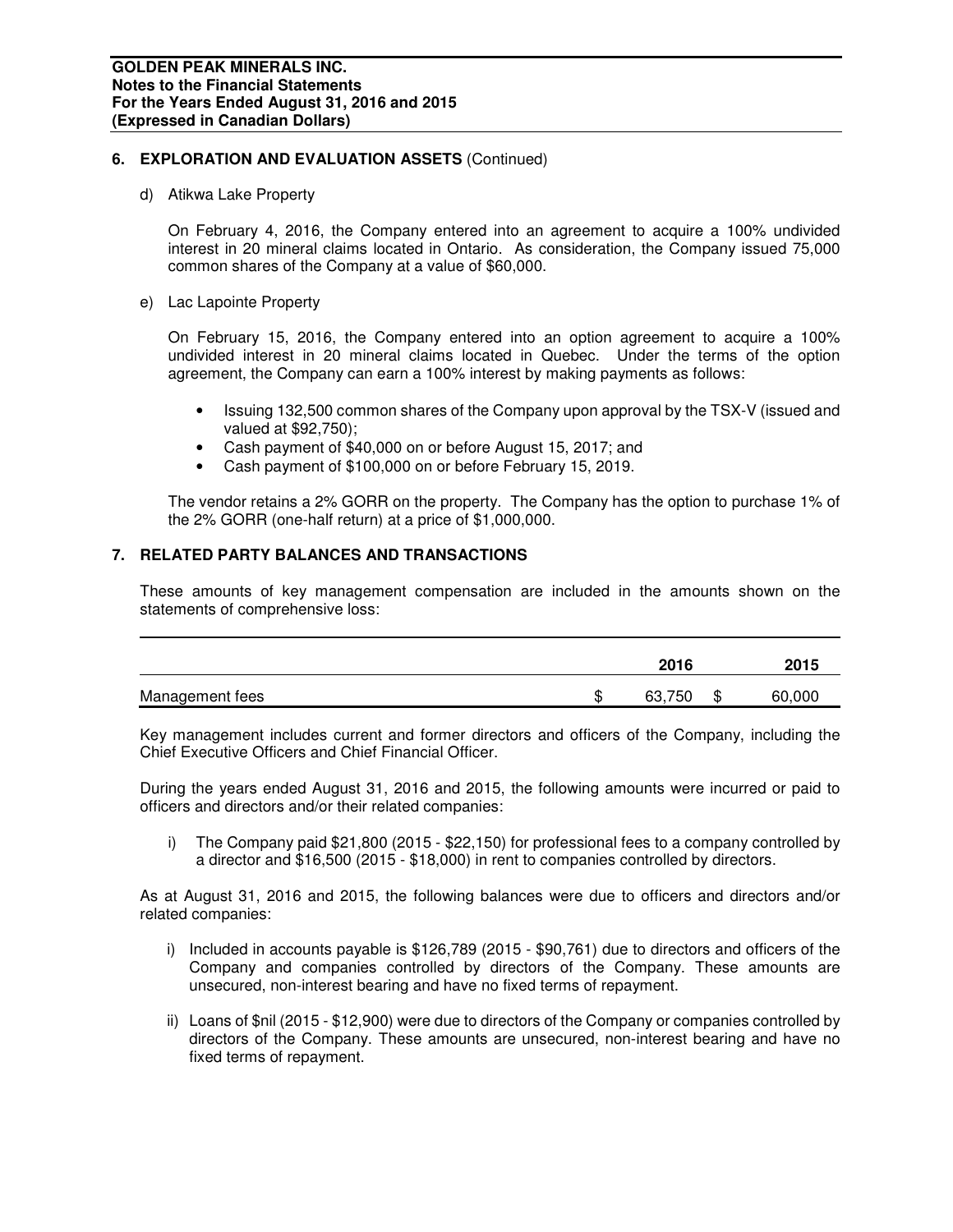## **8. SHARE CAPITAL**

a) Authorized

The Company is authorized to issue an unlimited number of common shares without par value.

b) Issued and outstanding

# **During the year ended August 31, 2016**

On December 24, 2015, the Company completed a non-brokered private placement for gross proceeds of \$110,000. The Company issued 157,142 flow-through units at a price of \$0.70 per unit. Each unit consisted of one flow-through common share of the Company and one-half of one share purchase warrant. Each warrant entitles the holder to acquire one non-flow-through common share of the Company at an exercise price of \$1.20 for a period of one year.

The premium paid by investors on the flow-through units was calculated as \$nil per share. Accordingly, no other liability was recorded.

The Company paid finders fees of \$19,300 and issued 12,571 finder's warrants valued at \$7,203 (Note 8(e)) and entitling the holder to acquire one non-flow-through common share of the Company at an exercise price of \$0.70 for a period of three years.

On February 10, 2016, the Company issued 75,000 common shares valued at \$60,000 for the acquisition of the Atikwa Lake Property (Note 6(d)).

On February 19, 2016, the Company issued 132,500 common shares valued at \$92,750 for the acquisition of the Lac Lapointe Property (Note 6(e)).

On May 4, 2016, the Company issued 100,000 common shares valued at \$60,000 for the acquisition of the Oyster Property (Note 6(c)).

On July 7, 2016, the Company completed a non-brokered private placement for gross proceeds of \$75,000. The Company issued 150,000 common shares of the Company at a price of \$0.50 per share.

## **During the year ended August 31, 2015**

On September 12, 2014 and September 26, 2014, the Company completed a non-brokered private placement in two tranches for gross proceeds of \$250,292. The Company issued 166,860 units at a price of \$1.50 per unit. Each unit consisted of one common share of the Company and one non-transferable share purchase warrant. Each warrant entitles the holder to acquire one additional common share of the Company at an exercise price of \$2.00 per share for a period of two years.

On July 8, 2015, the Company issued 240,000 common shares valued at \$144,000 for the acquisition of the Foubert Lake Property (Note 6(b)).

c) Escrow

Pursuant to the escrow agreement dated August 30, 2012, 190,000 common shares issued and outstanding were escrowed and scheduled for release at 10% on the listing date and at 15% every six months from date of listing on the TSX-V. As at August 31, 2016, no common shares remained in escrow (2015 - 57,000 common shares).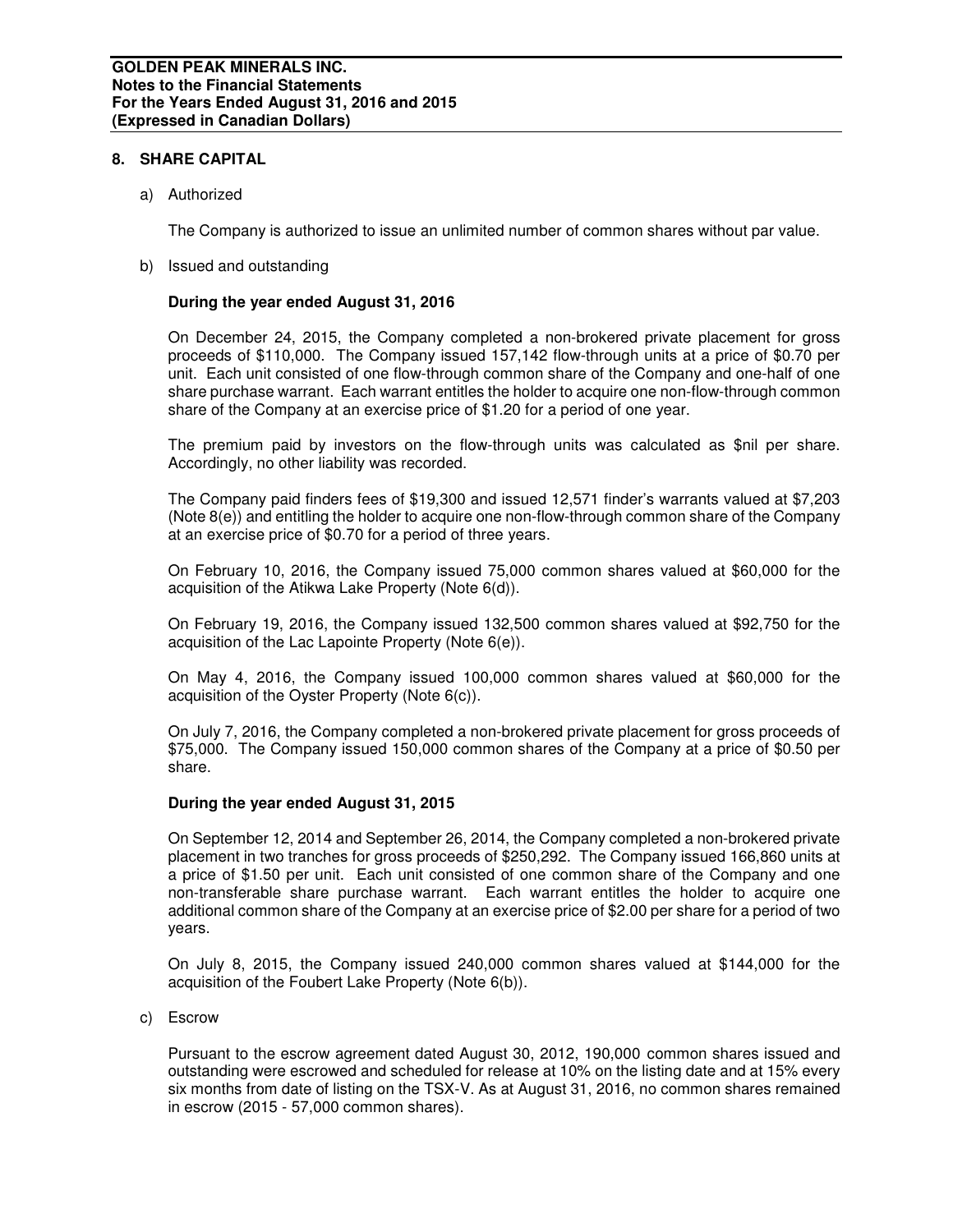# 8. **SHARE CAPITAL** (Continued)

d) Stock options

The Company adopted a Stock Option Plan (the "Plan") to grant incentive stock options to directors, officers, employees and consultants. Under the plan, the aggregate number of common shares which may be subject to option at any one time may not exceed 10% of the issued common shares of the Company as of that date including options granted prior to the adoption of the Plan. Options granted may not exceed a term of 10 years, and the term will be reduced to one year following the date of death of the optionee. All options vest when granted unless they are otherwise specified by the Board of Directors or if they are granted for investor relations activities. Options granted for investor relations activities vest over a 12-month period with no more than 25% of the options vesting in any three-month period.

The following is a summary of option transactions under the Company's stock option plan for the years ended August 31, 2016 and 2015:

|                                | 2016                 |                   | 2015                 |                   |  |  |
|--------------------------------|----------------------|-------------------|----------------------|-------------------|--|--|
|                                |                      |                   | Weighted<br>Average  |                   |  |  |
|                                | Number of<br>Options | Exercise<br>Price | Number of<br>Options | Exercise<br>Price |  |  |
| Outstanding, beginning of year | 37,000               | \$1.50            | 42,000               | \$1.50            |  |  |
| Expired                        | (21,000)             | 1.50              | (5,000)              | 1.50              |  |  |
| Outstanding, end of year       | 16,000               | \$1.50            | 37,000               | \$1.50            |  |  |

The following options were outstanding and exercisable at August 31, 2016:

|                      | Weighted<br>Average<br>Remaining<br>Contractual Life |                       |             |             |
|----------------------|------------------------------------------------------|-----------------------|-------------|-------------|
| <b>Expiry Date</b>   | in Years                                             | <b>Exercise Price</b> | Outstanding | Exercisable |
| September 13, 2017** | 1.04                                                 | \$1.50                | 16,000      | 16,000      |

\*\*The 16,000 stock options outstanding expired unexercised subsequent to August 31, 2016 due to accelerated expiry following the resignation of an officer and director.

# e) Warrants

The following is a summary of warrant transactions for the years ended August 31, 2016 and 2015:

|                                |                          | 2016                                         |                       | 2015                                  |
|--------------------------------|--------------------------|----------------------------------------------|-----------------------|---------------------------------------|
|                                | Number of<br>Warrants    | Weighted<br>Average<br><b>Exercise Price</b> | Number of<br>Warrants | Weighted<br>Average Exercise<br>Price |
| Outstanding, beginning of year | 166,860                  | \$1.50                                       | 360,000               | \$1.50                                |
| Issued                         | 91,142                   | 1.13                                         | 166,860               | 1.50                                  |
| Expired                        | $\overline{\phantom{a}}$ | $\overline{\phantom{a}}$                     | (360,000)             | 1.50                                  |
| Outstanding, end of year       | 258,002                  | \$1.69                                       | 166,860               | \$1.50                                |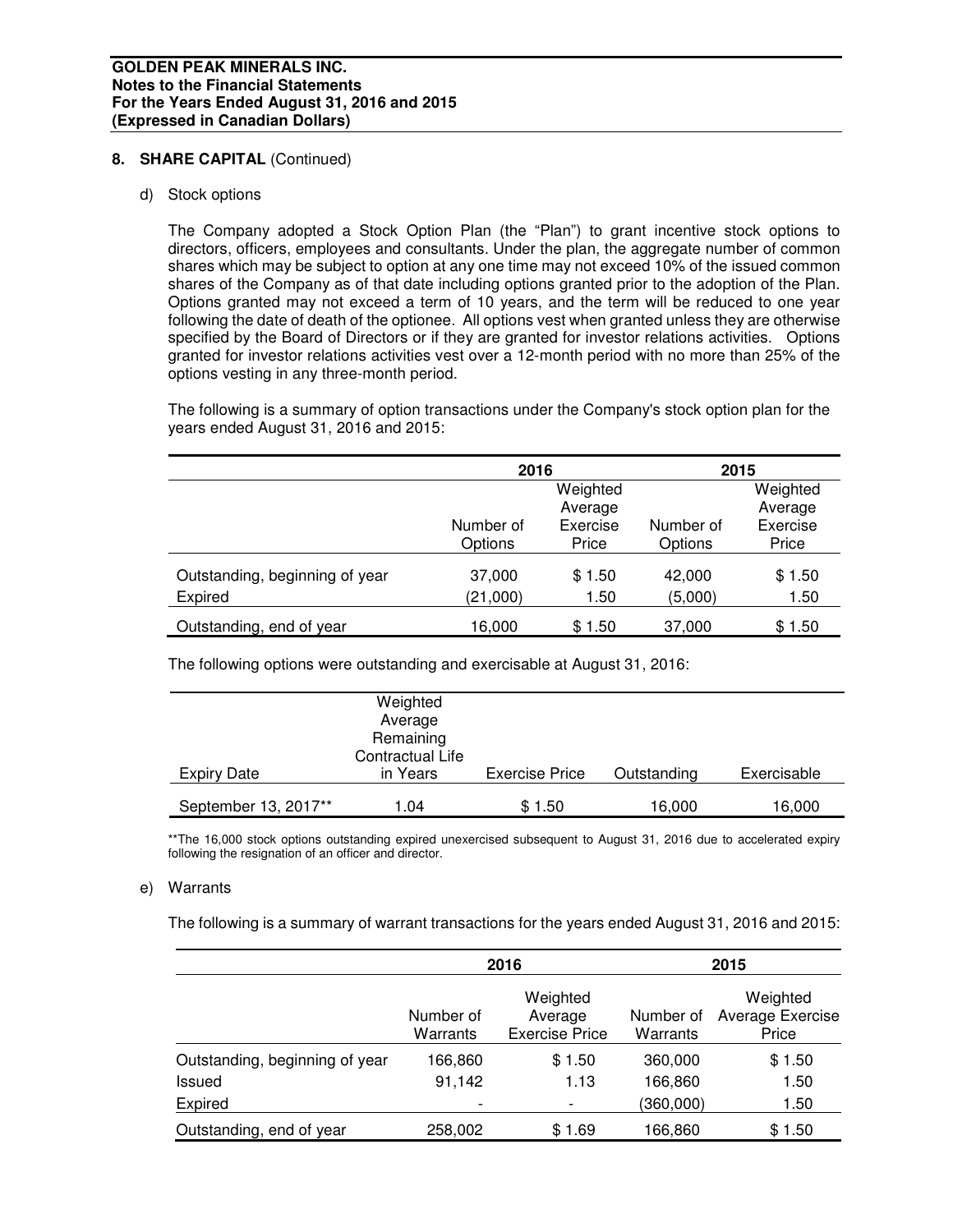# 8. **SHARE CAPITAL** (Continued)

# e) Warrants (continued)

The following warrants were outstanding and exercisable at August 31, 2016:

| <b>Expiry Date</b>   | <b>Weighted Average</b><br><b>Remaining Contractual</b><br>Life in Years | Exercise Price | Warrants |
|----------------------|--------------------------------------------------------------------------|----------------|----------|
| September 12, 2016** | 0.03                                                                     | \$2.00         | 123,599  |
| September 26, 2016** | 0.07                                                                     | \$2.00         | 43,261   |
| December 24, 2016    | 0.32                                                                     | \$1.20         | 78,571   |
| December 24, 2018    | 2.32                                                                     | \$0.70         | 12,571   |
|                      | 0.24                                                                     |                | 258,002  |

\*\*Expired unexercised subsequent to August 31, 2016.

The Company applies the fair value method using the Black-Scholes option pricing model in accounting for its finder's warrants granted. The fair value of each finder's warrant grant was calculated using the following weighted average assumptions:

|                                        | 2016   | 2015 |
|----------------------------------------|--------|------|
| Expected life (years)                  | 3.00   | N/A  |
| Risk-free interest rate                | 0.50%  | N/A  |
| Expected annualized volatility         | 235%   | N/A  |
| Dividend yield                         | N/A    | N/A  |
| Stock price at grant date              | \$0.60 | N/A  |
| Exercise price                         | \$0.70 | N/A  |
| Weighted average grant date fair value | \$0.57 | N/A  |

Option pricing models require the input of highly subjective assumptions regarding volatility. The Company has used historical volatility to estimate the volatility of the share price.

# **9. FINANCIAL INSTRUMENTS**

The Company's financial instruments include cash, accounts payable and directors loans. Cash is classified as FVTPL. Accounts payable and directors loans are classified as other financial liabilities. The carrying value of these instruments approximates their fair values due to the relatively short periods to maturity of these instruments.

The following table sets forth the Company's financial assets measured at fair value by level within the fair value hierarchy as follows:

| <b>August 31, 2016</b> |    | Level 1 |    | Level 2                  |    | Level 3                  | Total        |     |
|------------------------|----|---------|----|--------------------------|----|--------------------------|--------------|-----|
| Cash                   | S  | 170     | S  | $\overline{\phantom{0}}$ | £. | $\overline{\phantom{a}}$ | \$.          | 170 |
| <b>August 31, 2015</b> |    | Level 1 |    | Level 2                  |    | Level 3                  | <b>Total</b> |     |
|                        |    |         |    |                          |    |                          |              |     |
| Cash                   | S. | 190     | \$ | $\overline{\phantom{0}}$ | ß. | $\overline{\phantom{a}}$ | S            | 190 |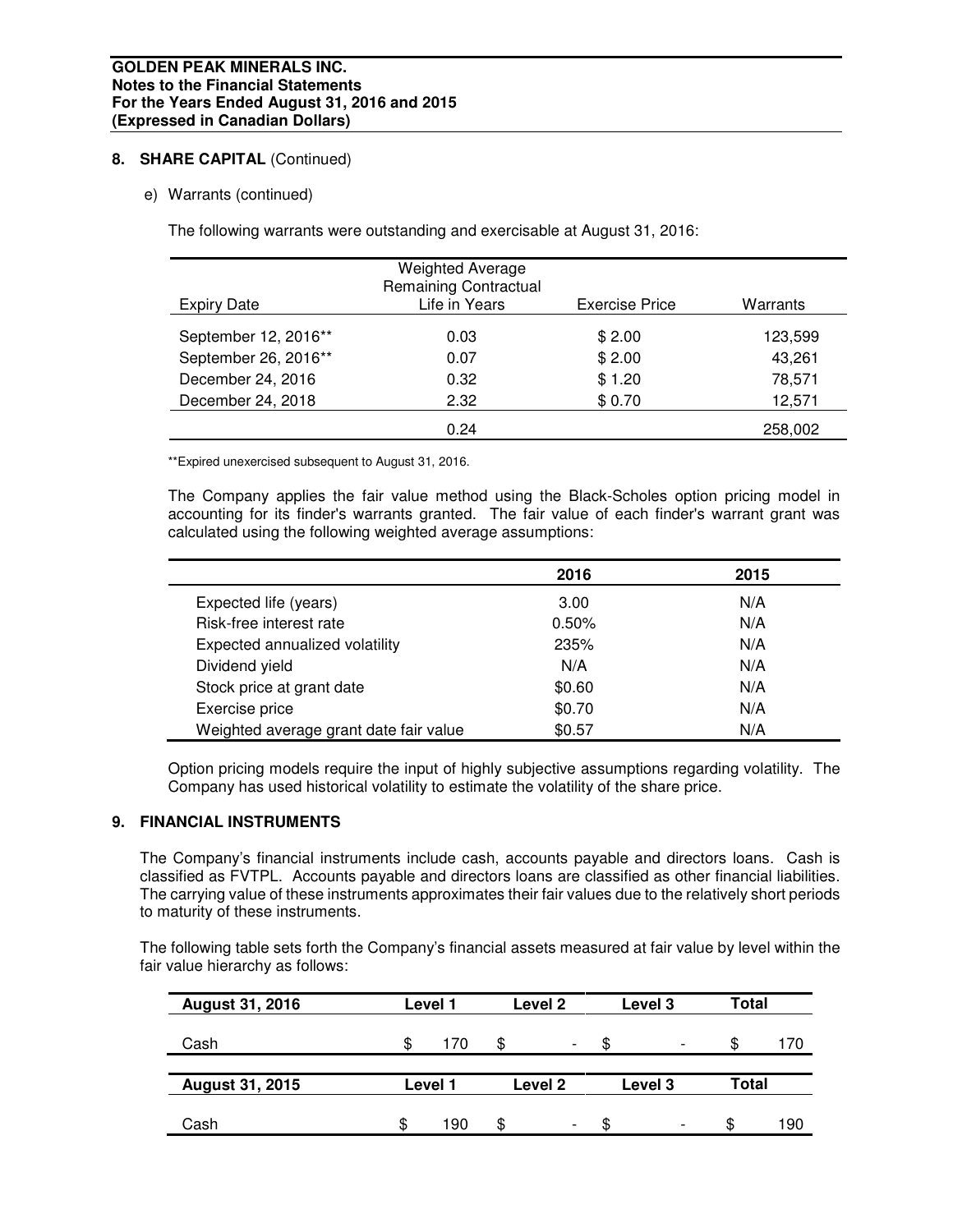# 9. FINANCIAL INSTRUMENTS (Continued)

#### **Financial risk management objectives and policies**

The risks associated with these financial instruments and the policies on how to mitigate these risks are set out below. Management manages and monitors these exposures to ensure appropriate measures are implemented on a timely and effective manner.

a) Credit risk

Credit risk is the risk of an unexpected loss if a customer or third party to a financial instrument fails to meet its contractual obligations. Financial instruments that potentially subject the Company to concentrations of credit risks consist principally of cash. To minimize the credit risk on cash, the Company places the instrument with a major Canadian financial institution.

b) Liquidity risk

The Company manages liquidity risk by maintaining a balance between continuity of funding and flexibility through the use of borrowings. Management closely monitors the liquidity position and expects to have adequate sources of funding to finance the Company's projects and operations. As at August 31, 2016, the Company had cash of \$170 (2015 - \$190) to settle accounts payable of \$279,002 (2015 - \$103,501) and directors loans of \$nil (2015 - \$12,900) which fall due for payment within twelve months of the statement of financial position date. All of the liabilities presented as accounts payable are due within 30 days of the reporting date.

The Company intends to address its working capital deficiency through a combination of debt settlement agreements and private placement financings.

c) Market risk

Market risk is the risk that changes in market prices, such as foreign exchange rates and interest rates will affect the Company's income or the value of its holdings of financial instruments. The objective of market risk management is to manage and control market risk exposures within acceptable parameters, while optimizing the return on capital.

- i) Currency risk The Company's expenses are denominated in Canadian dollars. The Company's corporate office is based in Canada and current exposure to exchange rate fluctuations is minimal. The Company does not have any significant foreign currency denominated monetary assets or liabilities.
- ii) Interest rate risk The Company is exposed to interest rate risk on the variable rate of interest earned on bank deposits. The fair value interest rate risk on bank deposits is insignificant as the deposits are short-term. The Company has not entered into any derivative instruments to manage interest rate fluctuations. The Company has no interest-bearing financial liabilities.
- iii) Other price risk Other price risk is the risk that the fair value or future cash flows of a financial instrument will fluctuate due to changes in market prices, other than those arising from interest rate risk. The Company does not have significant exposure to this risk.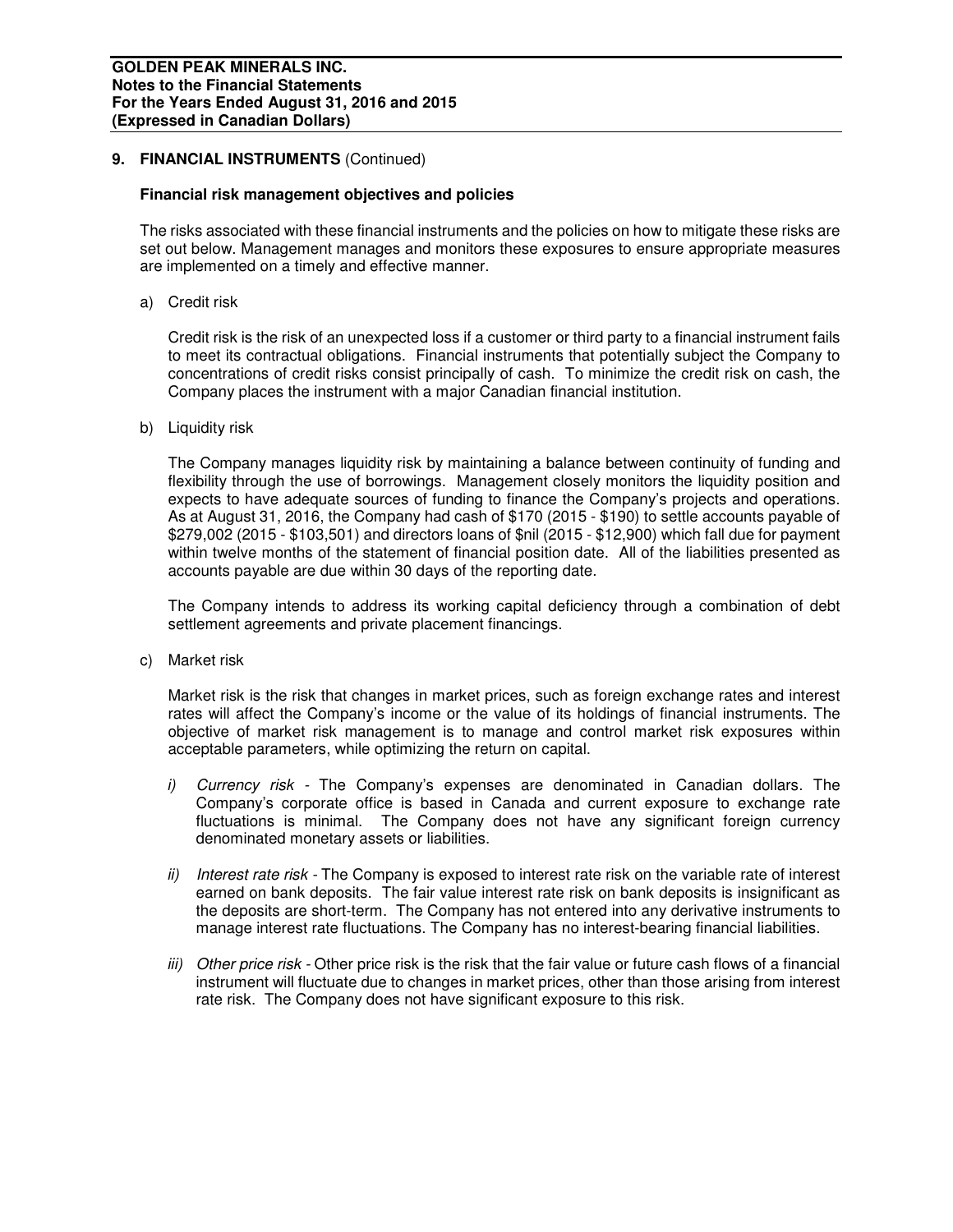## **10. MANAGEMENT OF CAPITAL**

The Company considers its capital to be comprised of shareholders' equity.

The Company manages the capital structure and makes adjustments to it in light of changes in economic conditions and the risk characteristics of the underlying assets. To maintain or adjust the capital structure, the Company may attempt to issue new shares. Although the Company has been successful at raising funds in the past through the issuance of capital stock, it is uncertain whether it will continue this method of financing due to the current difficult market conditions.

In order to facilitate the management of its capital requirements, the Company prepares expenditure budgets that are updated as necessary depending on various factors, including successful capital deployment and general industry conditions.

Management reviews the capital structure on a regular basis to ensure that the above objectives are met. There have been no changes to the Company's approach to capital management during the years ended August 31, 2016 or 2015. The Company is not subject to externally imposed capital requirements.

## **11. COMMITMENTS**

a) Environmental Contingencies

The Company's mining and exploration activities are subject to various federal and provincial laws and regulations governing the protection of the environment. These laws and regulations are continually changing and generally becoming more restrictive. The Company believes its operations are materially in compliance with all applicable laws and regulations. The Company has made, and expects to make in the future, expenditures to comply with such laws and regulations.

b) Flow-through Expenditures

On December 24, 2015, pursuant to the issuance of 157,142 flow-through units, the Company renounced \$110,000 of qualified exploration expenditures to flow-through shareholders which it is to expend by December 31, 2016 under the Look-back Rule. As at August 31, 2016, the Company has incurred qualified exploration expenditures totaling \$25,000 relating to this commitment. The Company has agreed to indemnify the subscribers for any tax related amounts that become payable by the subscriber should the Company not be able to meet its flow-through expenditure commitments.

During the 2016 calendar year, the Company is also subject to Part XII.6 taxes, accumulated on a monthly basis, for the remaining commitment. As at August 31, 2016, the Company has included in accounts payable and accrued liabilities a provision for Part XII.6 tax of \$367.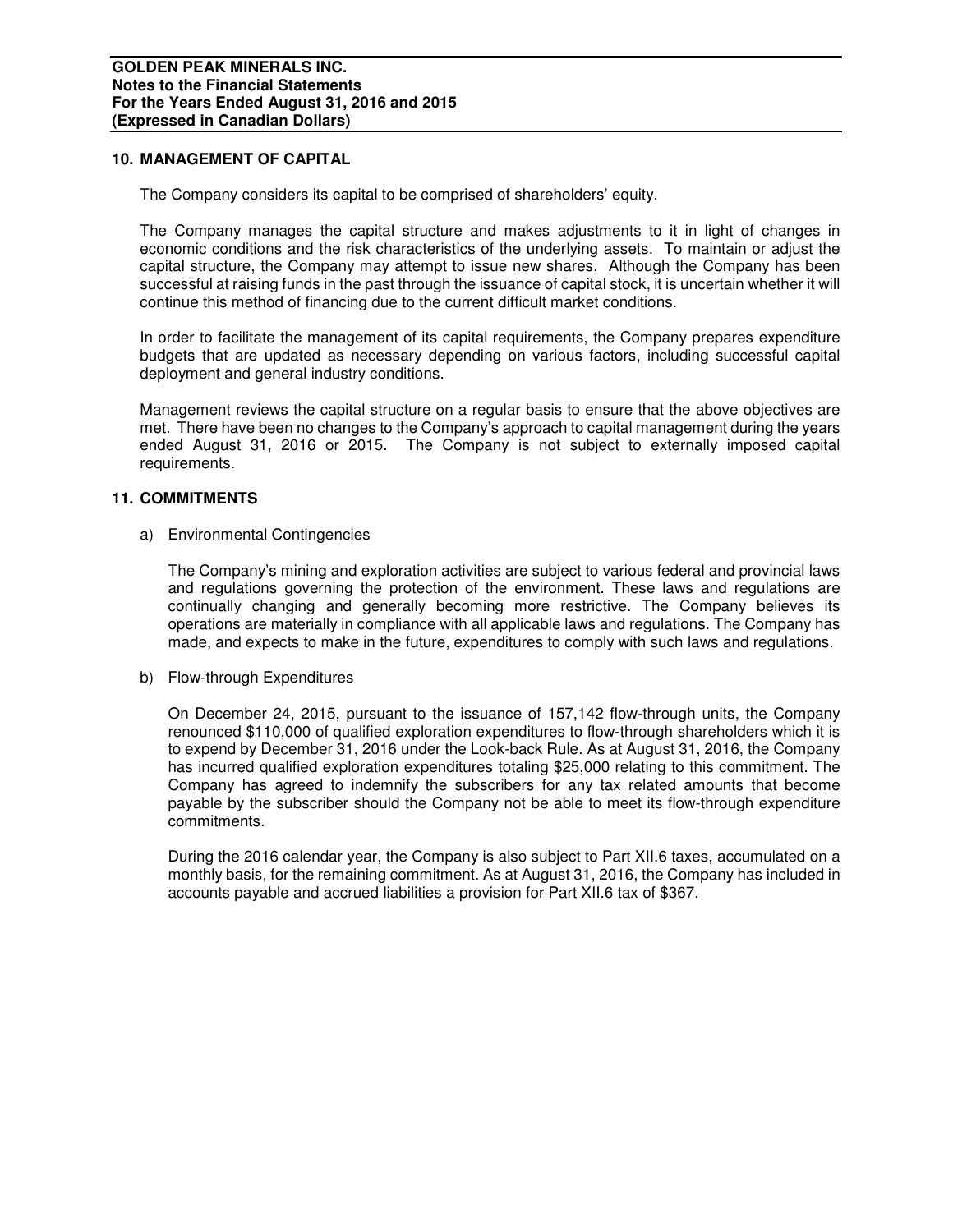# **12. INCOME TAXES**

The following table reconciles the amount of income tax expense on application of the combined statutory Canadian federal and provincial income tax rates:

|                                                | 2016                  | 2015      |
|------------------------------------------------|-----------------------|-----------|
| Combined statutory tax rate                    | 26.00%                | 26.00%    |
| Income tax recovery at combined statutory rate | \$<br>$(149, 562)$ \$ | (51, 902) |
| Flow-through expenditures                      | 6,500                 |           |
| Permanent difference and others                | (5,018)               | (5, 168)  |
| Tax benefits not recognized (recognized)       | 148,080               | 57,070    |
| Provision for income tax expense               | \$<br>- \$            |           |

The tax effects of deductible and taxable temporary differences that give rise to the Company's deferred tax assets and liabilities are as follows:

|                                        | 2016             | 2015       |
|----------------------------------------|------------------|------------|
| Non-capital loss carry forwards        | \$<br>360,591 \$ | 273,482    |
| Exploration and evaluation asset       | 34,820           | (31, 324)  |
| Share issuance cost                    | 15,085           | 20,258     |
| Total gross deferred income tax assets | 410,496          | 262,416    |
| Deferred tax assets not recognized     | (410, 496)       | (262, 416) |
| Net deferred income tax assets         | \$<br>- \$       |            |

As at August 31, 2016, the Company had approximately \$1,387,000 (2015 - \$1,052,000) of non-capital loss carry forwards available to reduce taxable income for future years. These losses expire as follows:

| August 31, 2031 | \$<br>95,000 |
|-----------------|--------------|
| August 31, 2032 | 131,000      |
| August 31, 2033 | 349,000      |
| August 31, 2034 | 242,000      |
| August 31, 2035 | 235,000      |
| August 31, 2036 | 335,000      |
|                 | 1,387,000    |

# **13. SUBSEQUENT EVENTS**

- a) On September 6, 2016, the Company granted 152,000 stock options to consultants with an exercise price of \$0.20 per share and a term to expiry of one year. All the stock options vested immediately.
- b) On September 26, 2016, the Company completed a non-brokered private placement for gross proceeds of \$499,999. The Company issued 4,166,658 units at a price of \$0.12 per unit. Each unit consisted of one common share of the Company and one share purchase warrant. Each warrant entitles the holder to acquire one common share of the Company at an exercise price of \$0.20 for a period of two years. The Company incurred share issue costs of \$3,483. As of December 21, 2016, \$45,600 of the total gross proceeds, remains collectible.